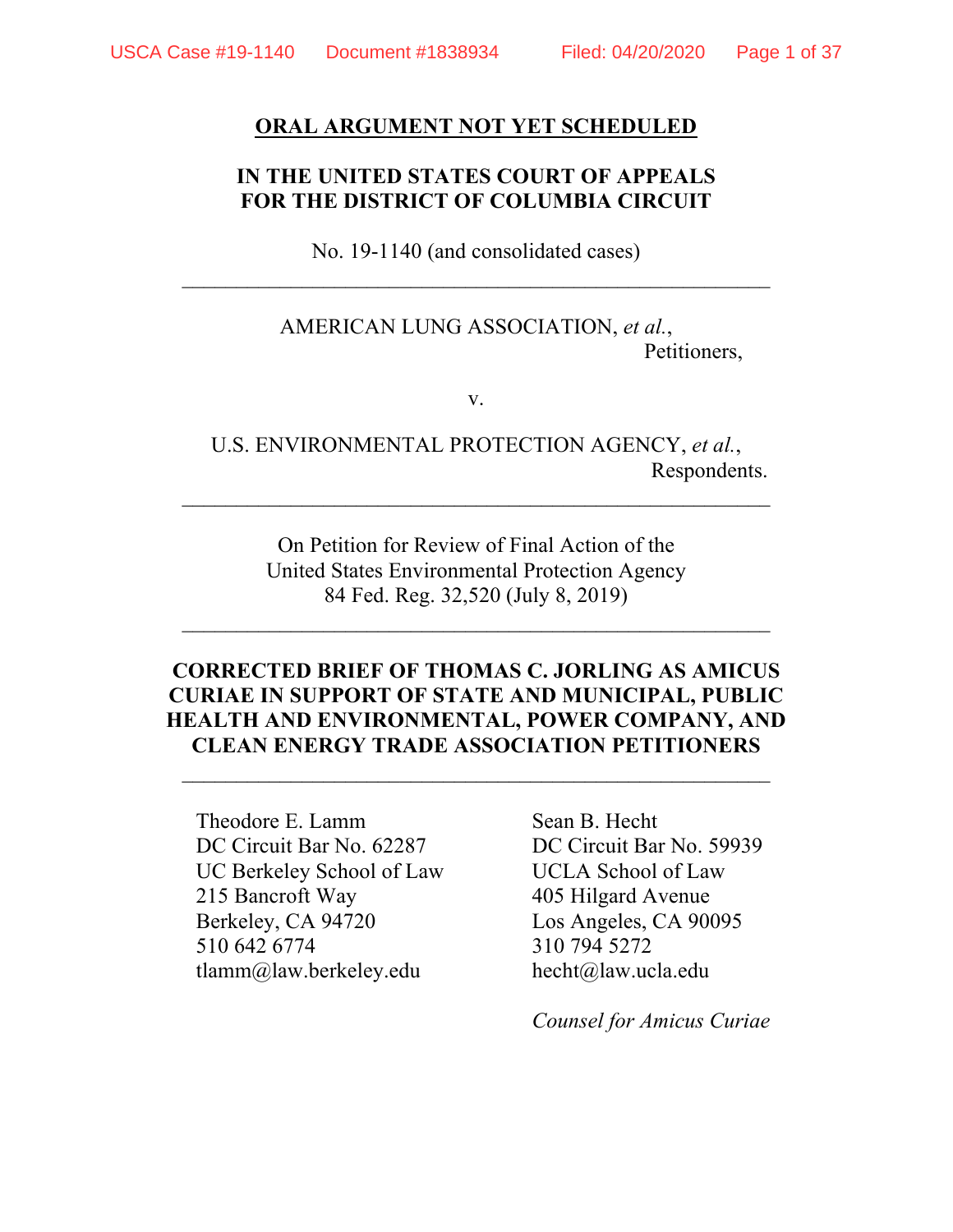# **CERTIFICATE AS TO PARTIES, RULINGS, AND RELATED CASES**

All parties, intervenors, and other *amici* appearing in this case are

listed in the brief for petitioner American Lung Association.

References to the rulings under review and related cases also appear

in the brief for petitioner American Lung Association.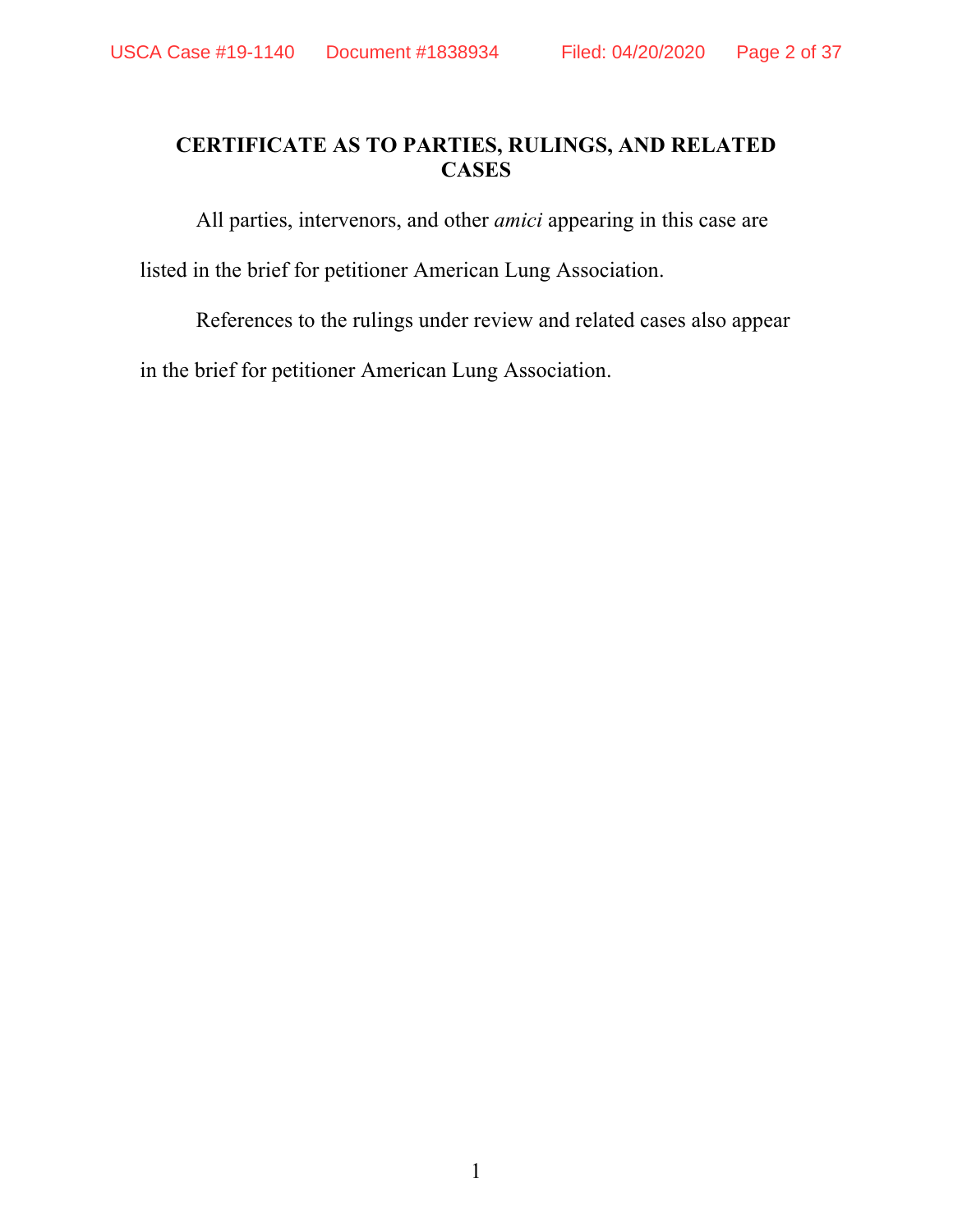#### **STATEMENT REGARDING SEPARATE BRIEFING, AUTHORSHIP, AND MONETARY CONTRIBUTIONS**

Under D.C. Circuit Rule 29(d), *amicus* Thomas C. Jorling states that he is aware of other planned *amicus* briefs in support of State and Municipal, Public Health and Environmental, Power Company, and Clean Energy Trade Association Petitioners in this case. Separate briefing is necessary because none of the other *amicus* briefs will address the unique perspective of *amicus* Jorling as a principal staff drafter of the 1970 Clean Air Act Amendments. *See* Fed. R. App. P. 29(a)(5).

Under Federal Rule of Appellate Procedure 29(a)(4)(E), *amicus* states that no party's counsel authored this brief in whole or in part, and no party or its counsel made a monetary contribution intended to fund the preparation or submission of this brief. No person other than *amicus curiae* or his counsel contributed money that was intended to fund preparation or submission of the brief. $<sup>1</sup>$ </sup>

 <sup>1</sup> Counsel Theodore E. Lamm and Sean B. Hecht provide their institutional affiliations solely for purposes of identification and do not imply any institutional endorsement of the views expressed here.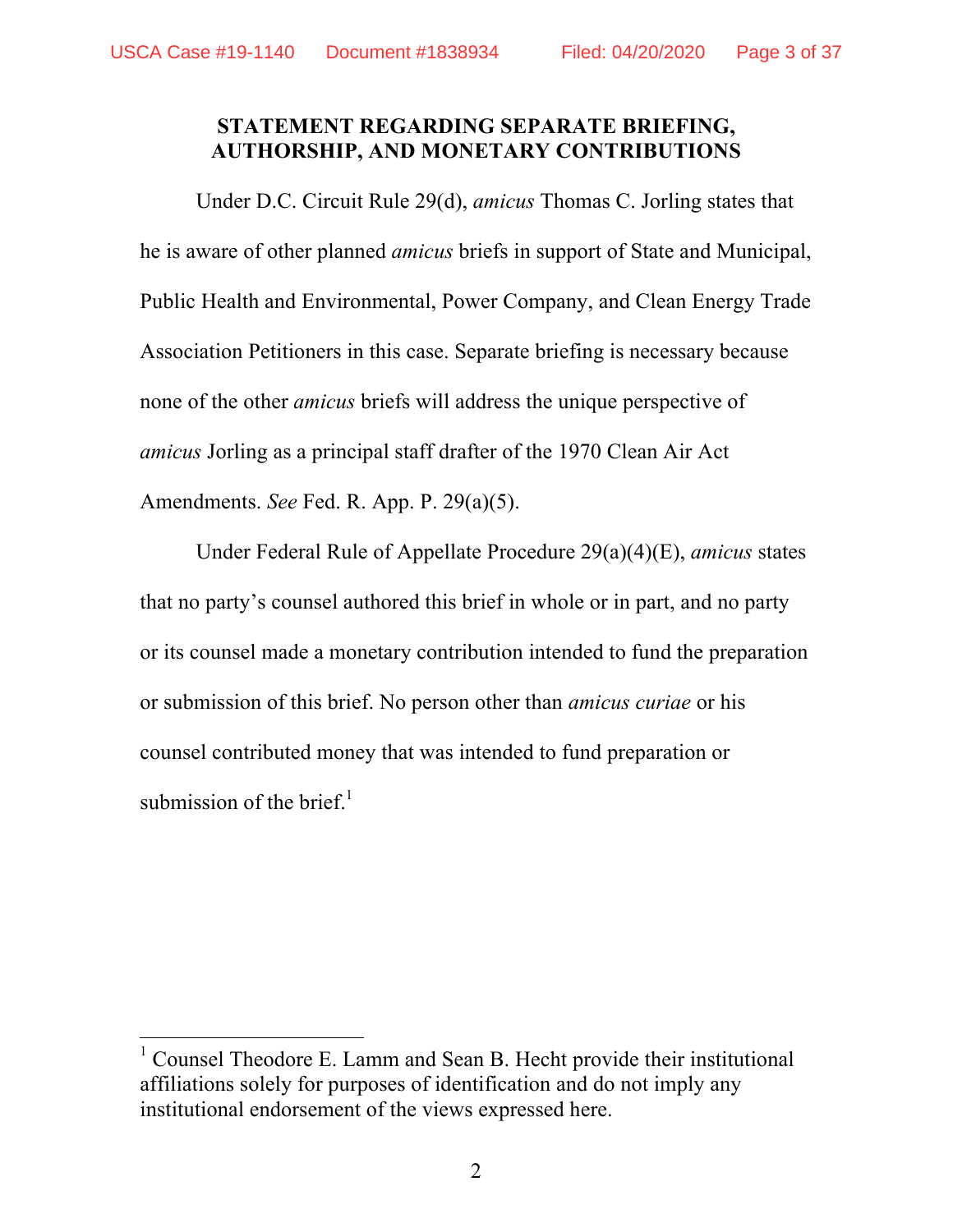# **TABLE OF CONTENTS**

| CERTIFICATE AS TO PARTIES, RULINGS, AND RELATED CASES 1                           |    |
|-----------------------------------------------------------------------------------|----|
| STATEMENT REGARDING SEPARATE BRIEFING, AUTHORSHIP,                                |    |
|                                                                                   |    |
|                                                                                   |    |
|                                                                                   |    |
|                                                                                   |    |
|                                                                                   |    |
|                                                                                   |    |
| <b>ARGUMENT</b>                                                                   |    |
|                                                                                   |    |
| THE ACT AFFORDS EPA A FLEXIBLE AND<br>II.                                         |    |
| <b>COMPREHENSIVE TOOLKIT TO ADDRESS AIR POLLUTION14</b>                           |    |
| A. The Structure of the Act Relies on Flexible Implementation of                  |    |
|                                                                                   |    |
| <b>B.</b> The History of Section 111(d) Demonstrates an Expansive,                |    |
| . 16<br><b>Flexible Provision</b>                                                 |    |
| The Drafters of the Act Were Clear about the Need for Flexible<br>$\mathcal{C}$ . |    |
|                                                                                   |    |
| <b>D.</b> Section 111(d) Encompasses Each of the Clean Power Plan's               |    |
|                                                                                   | 21 |
| 1. Section 111 permits measures beyond those applicable at                        |    |
|                                                                                   |    |
|                                                                                   |    |
| Contemporaneous understanding of Section 111 supports the<br>3.                   |    |
|                                                                                   |    |
| THE RULE MISCASTS THE FEDERAL ROLE UNDER<br>III.                                  |    |
|                                                                                   | 28 |
| A. The Rule Misunderstands the Relationship Between Federal and                   |    |
| <b>State Authority in Sections 110 and 111 </b>                                   | 29 |
| The Rule Incorrectly Invokes the Federal Power Act to Limit<br><b>B.</b>          |    |
| <b>EPA's Authority</b><br>. 30                                                    |    |
| C. The Plan Accords with the Act's Grant of Federal Authority  33                 |    |
| <b>CONCLUSION</b>                                                                 |    |
|                                                                                   |    |
|                                                                                   |    |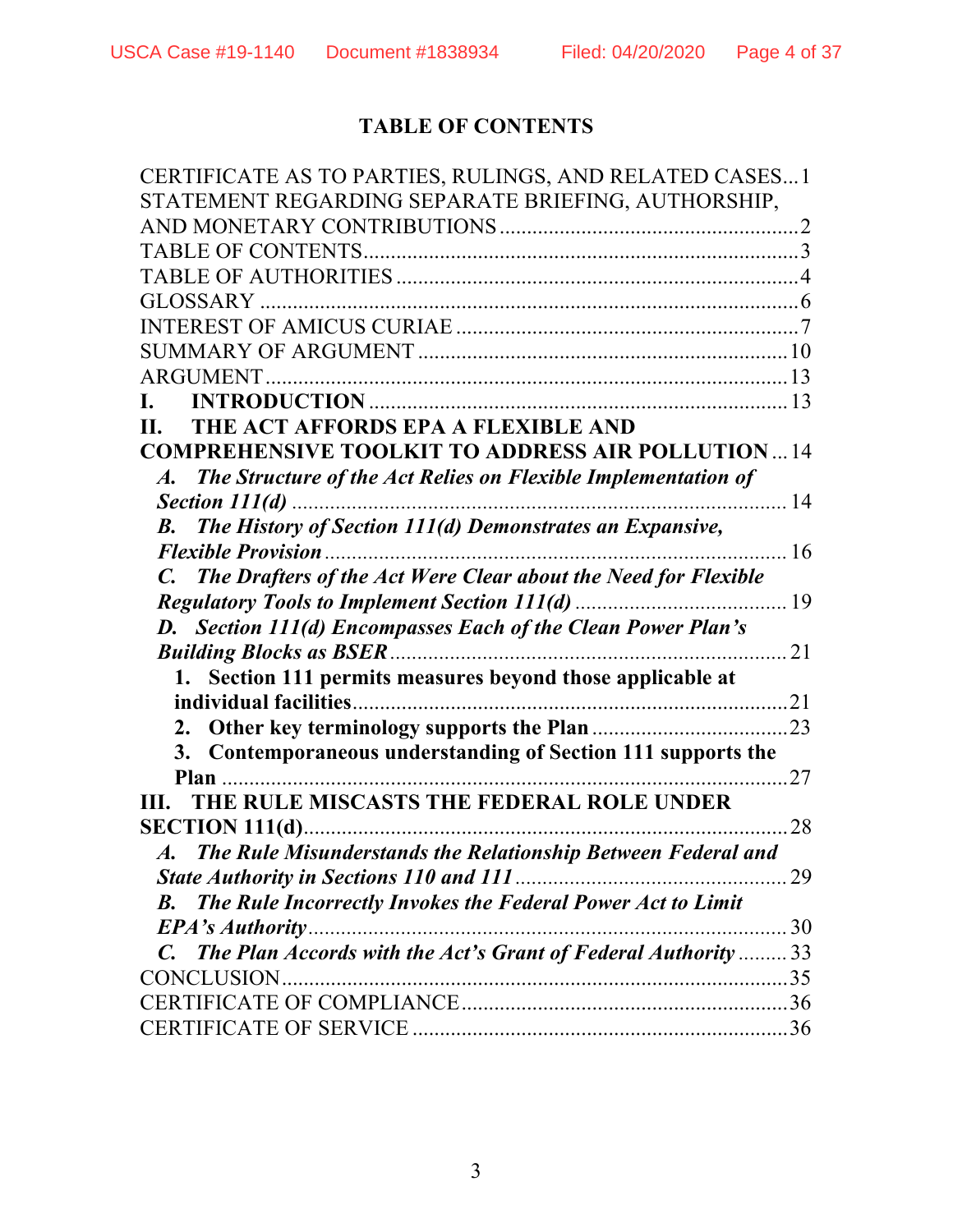# **TABLE OF AUTHORITIES**

# **Statutes**

# Regulations

| 84 Fed. Reg. 32,520 (July 8, 2019) 10-12, 14, 22, 23, 25-27, 29, 31, 33 |
|-------------------------------------------------------------------------|
|                                                                         |
|                                                                         |
|                                                                         |
|                                                                         |
|                                                                         |

# Cases

| Whitman v. American Trucking Ass'ns, Inc., 531 U.S. 457 $(2001)$ 32 |  |
|---------------------------------------------------------------------|--|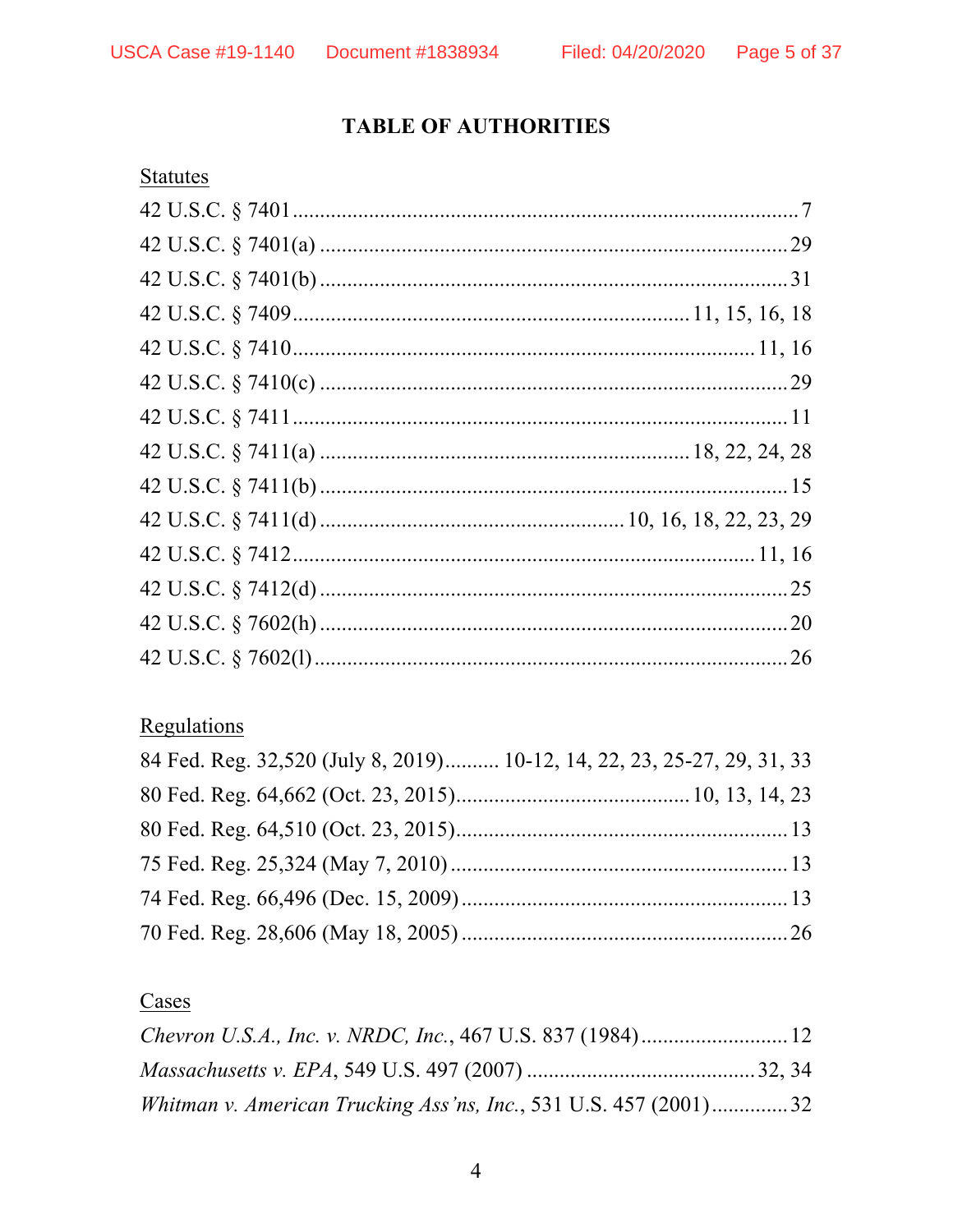| <b>Other Authorities</b>                                                                                                                                                                                                          |  |  |
|-----------------------------------------------------------------------------------------------------------------------------------------------------------------------------------------------------------------------------------|--|--|
|                                                                                                                                                                                                                                   |  |  |
|                                                                                                                                                                                                                                   |  |  |
|                                                                                                                                                                                                                                   |  |  |
|                                                                                                                                                                                                                                   |  |  |
|                                                                                                                                                                                                                                   |  |  |
|                                                                                                                                                                                                                                   |  |  |
|                                                                                                                                                                                                                                   |  |  |
| S. Rept. 91-1196 (1970) (in Leg. Hist.)  15, 16, 19, 23, 27, 28, 31                                                                                                                                                               |  |  |
|                                                                                                                                                                                                                                   |  |  |
| H.R. Rept. 95-564 (1977) (Conf. Rept.) (in 3 Envtl. Policy Div., Library of<br>Congress, A Legislative History of the Clean Air Act Amendments of 1977,<br>A Continuation of the Clean Air Act Amendments of 1970 (1978))  18, 24 |  |  |
| David P. Currie, Direct Federal Regulation of Stationary Sources Under the                                                                                                                                                        |  |  |
| Thomas C. Jorling, The Federal Law of Air Pollution Control, in<br>Environmental Law Institute, FEDERAL ENVIRONMENTAL LAW 1061 (Erica<br>L. Dolgin and Thomas G. P. Guilbert eds., 1974) ("Fed. Env. L.")                         |  |  |
| 1 Envtl. Policy Div., Library of Congress, A Legislative History of the Clean<br>Air Act Amendments of 1970 (1974) ("Leg. Hist.")11, 15-17, 20, 30, 33                                                                            |  |  |
| Stephen Breyer, "Judicial Review of Questions of Law and Policy," 38                                                                                                                                                              |  |  |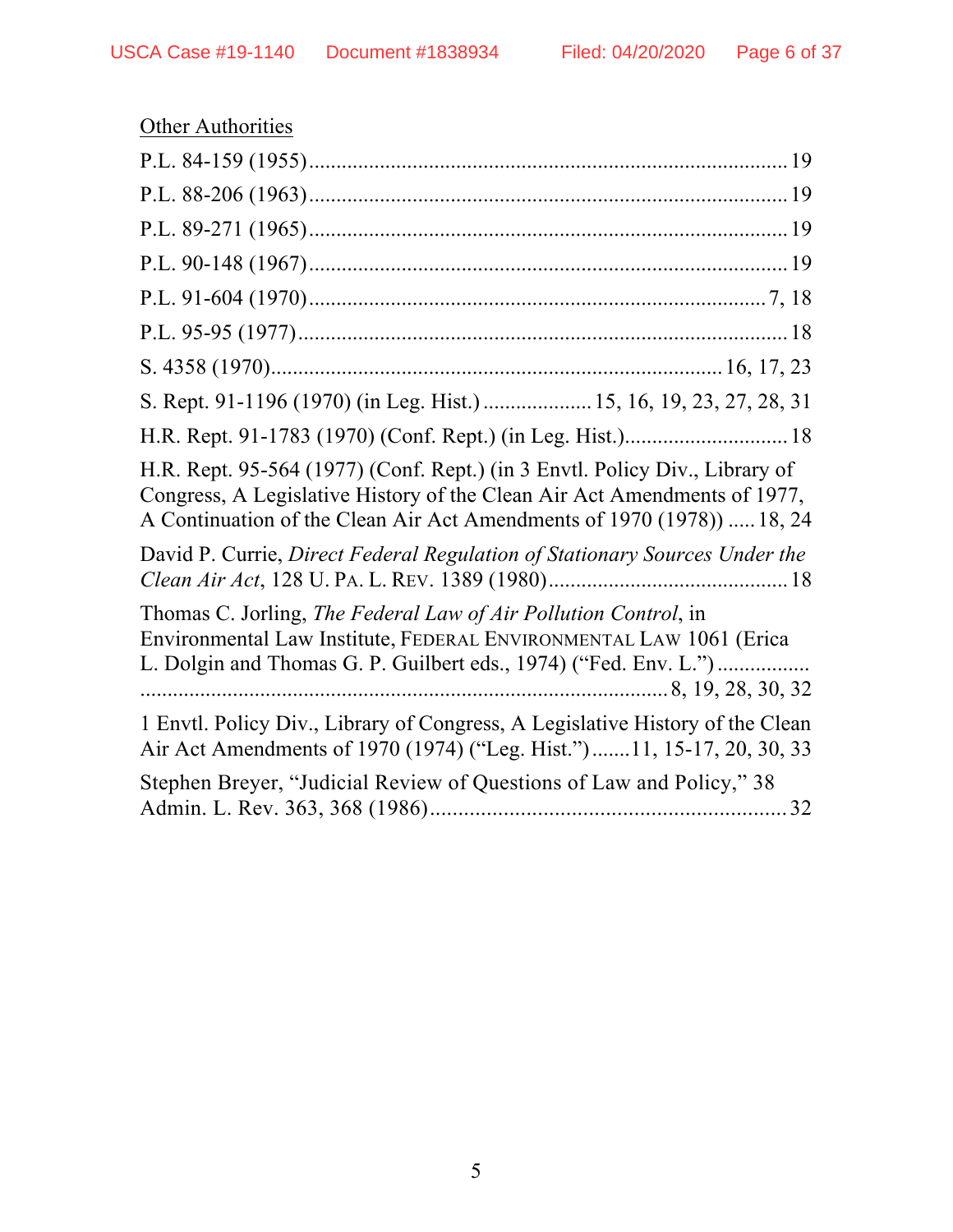# **GLOSSARY**

| "1970 Amendments" | 1970 Clean Air Act Amendments                 |
|-------------------|-----------------------------------------------|
| "1977 Amendments" | 1977 Clean Air Act Amendments                 |
| "Act"             | Clean Air Act                                 |
| "BSER"            | Best system of emission reduction             |
| "EPA" or "Agency" | United States Environmental Protection Agency |
| "FERC"            | <b>Federal Energy Regulatory Commission</b>   |
| "GHG"             | Greenhouse gas                                |
| "Plan"            | <b>Clean Power Plan</b>                       |
| "Rule"            | Affordable Clean Energy Rule                  |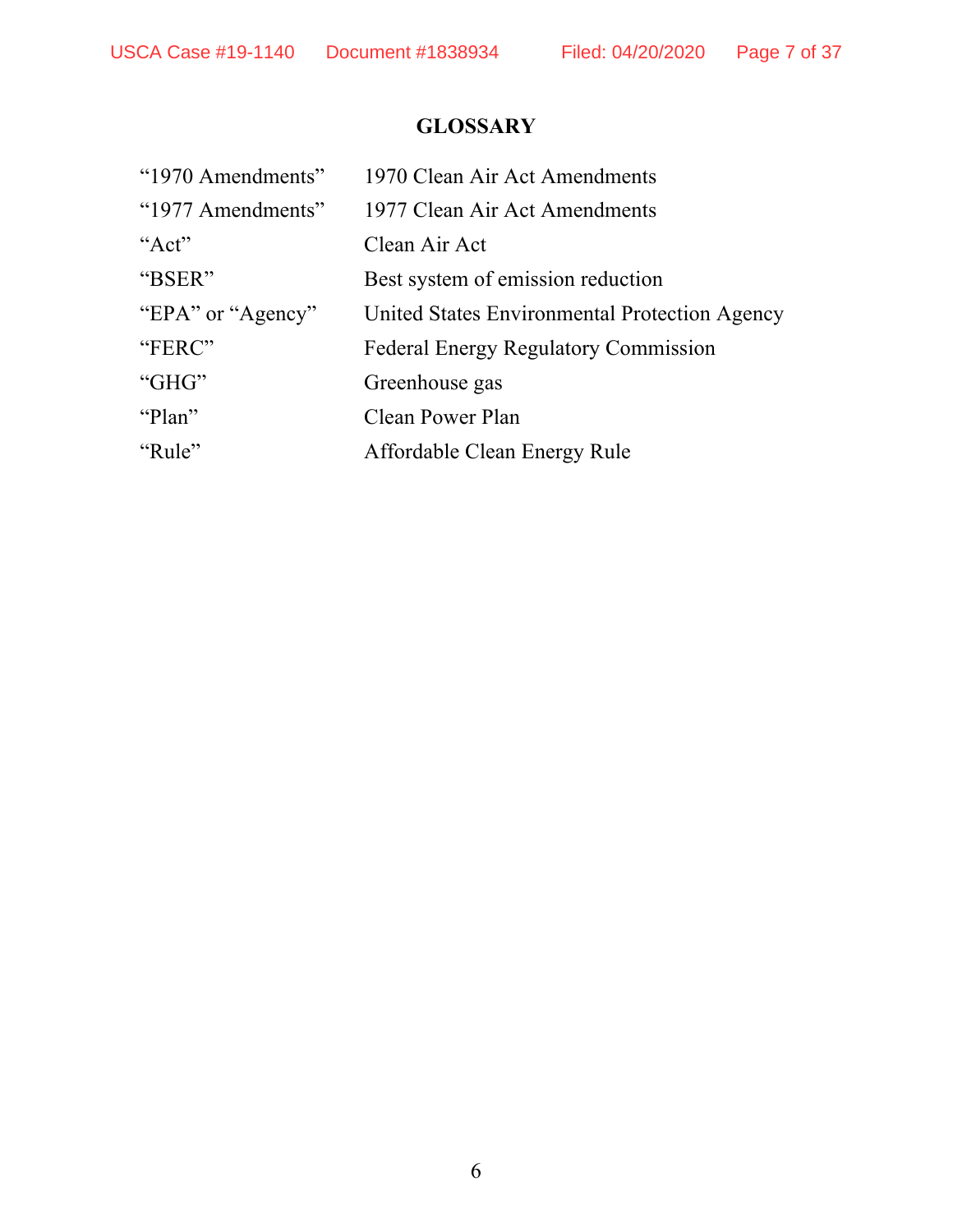#### **INTEREST OF AMICUS CURIAE**

*Amicus* Thomas C. Jorling is a former United States Senate staff member and environmental law and policy expert who was directly engaged in the drafting and deliberations that resulted in the 1970 Clean Air Act Amendments, P.L. 91-604 ("1970 Amendments"). *Amicus* has a significant interest in the outcome of the legal issues in this case—specifically, in ensuring that the Clean Air Act, 42 U.S.C. § 7401 et seq. ("Act"), continues to be interpreted as it was written and intended by the members of Congress and staff who drafted the law: a comprehensive and flexible framework capable of effectively regulating all air pollutants that may adversely affect public health and welfare.

Mr. Jorling has been a leading environmental regulator, advocate, and educator for over 50 years. He has developed renowned expertise in air quality and environmental policy in his leadership roles in government, industry, and the academy, including Minority Counsel for the United States Senate Committee on Public Works ("Committee"), Assistant Administrator at the United States Environmental Protection Agency ("EPA"), Commissioner of the New York State Department of Environmental Conservation, Director of the Center for Environmental Studies at Williams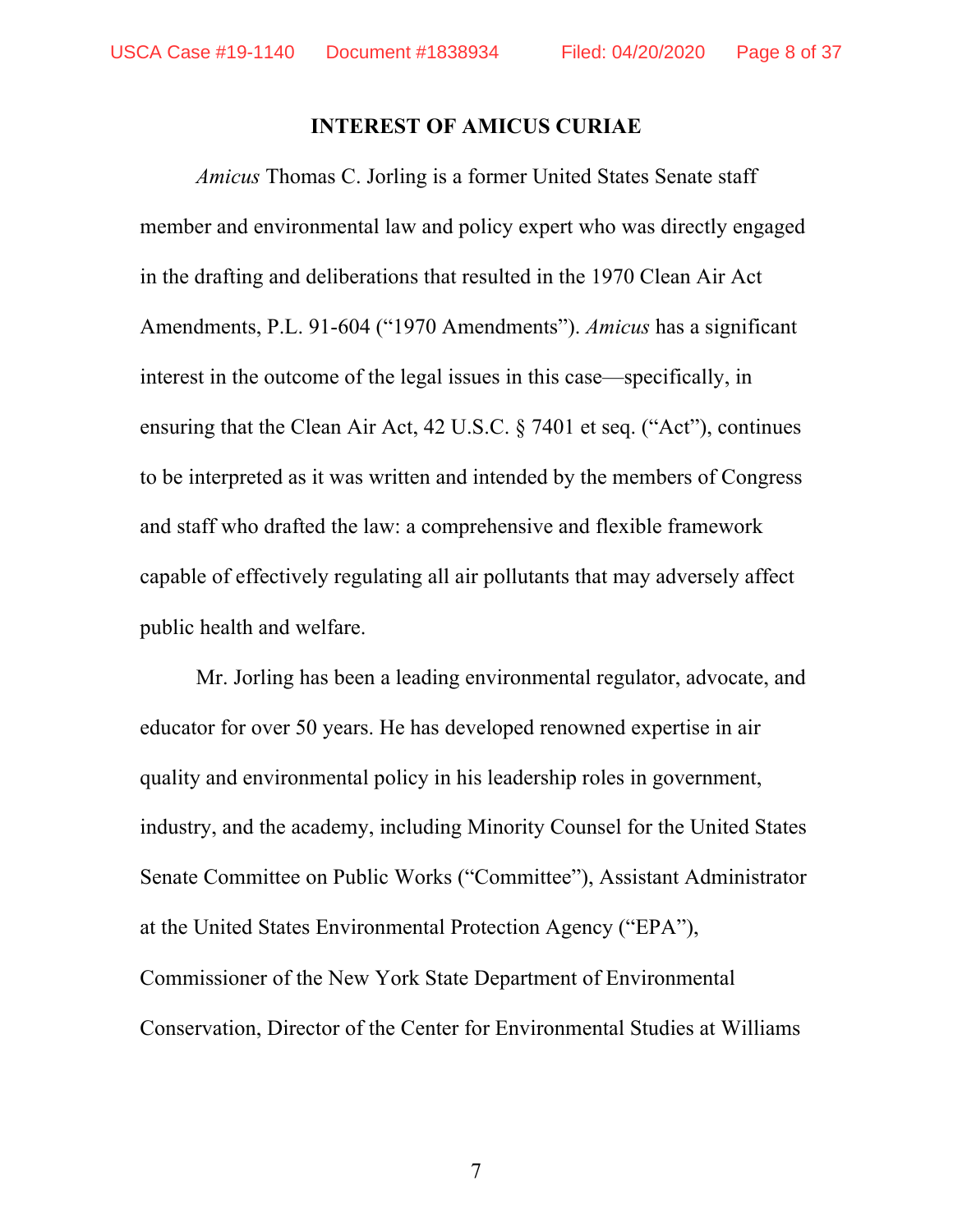College, and Vice President of Environmental Affairs for International Paper Company.

*Amicus* Jorling served as Minority Counsel to the Republican members of the Committee from 1968 to 1972, including all of the development and passage of the 1970 Amendments. As Minority Counsel to the full Committee and its five subcommittees, Mr. Jorling was one of the select group of Senate staff members who were involved in the Committee's conduct of the legislative process leading to enactment of the 1970 Amendments, giving him first-hand participation in crafting the Act and unique insight into its structure and purpose. Mr. Jorling and majority counterpart Leon G. Billings staffed the Committee's Subcommittee on Air and Water Pollution through 30 days of public hearings, 20 days of closed markup sessions, 2 days of floor debate, and 6 days of closed conference meetings with the House of Representatives, gaining unparalleled understanding of the Act's design and underlying principles. Based on this intimate knowledge, Mr. Jorling also authored a contemporaneous, authoritative analysis of the 1970 Amendments as part of the Environmental Law Institute's effort to develop the first "comprehensive and analytical description of this new body of federal law." Fed. Env. Law at 4. As Commissioner of the New York State Department of Environmental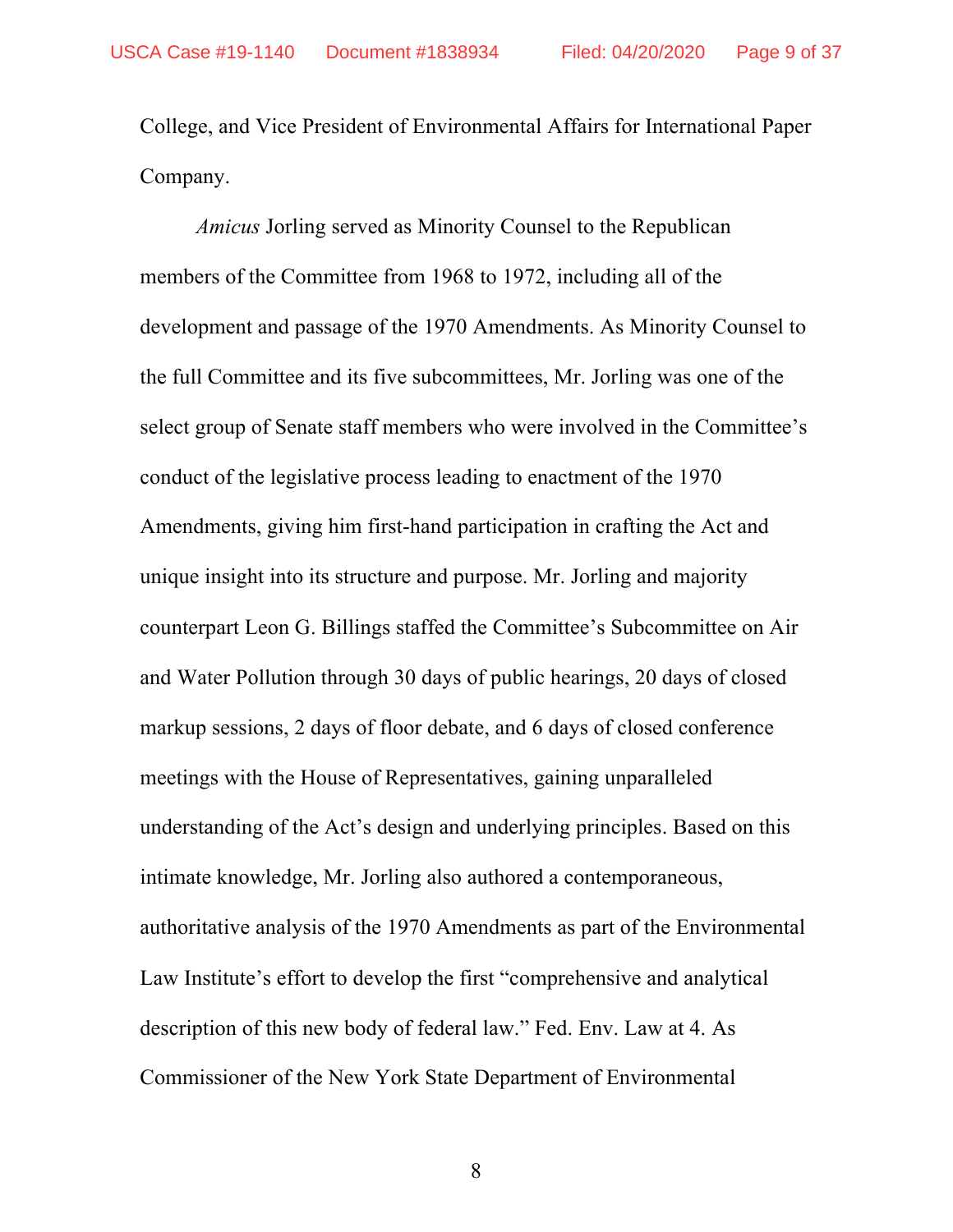Conservation, Mr. Jorling had direct responsibility for state implementation of the Act, developing further first-hand insight into its design and allocation of authority between EPA and the states.

*Amicus* is widely recognized as an architect of and expert on the 1970 Amendments and has a strong interest in ensuring the preservation of the expansive legal framework that he and Mr. Billings assisted the members of the Committee in drafting and enacting. Specifically, *amicus's* experience and expertise in drafting and negotiating the 1970 Amendments compel him to demonstrate that Section 111(d) of the Act is integral to the flexible federal authority Congress deemed essential to address the nation's air pollution challenge in a comprehensive fashion. *Amicus* and his fellow staffers helped the members of the Committee to design a regulatory scheme that enabled the federal government to address that challenge fully, including under circumstances not specifically foreseen by that Congress. *Amicus* submits this brief in support of Petitioners and in support of the legal interpretation of the Act reflected in the Clean Power Plan.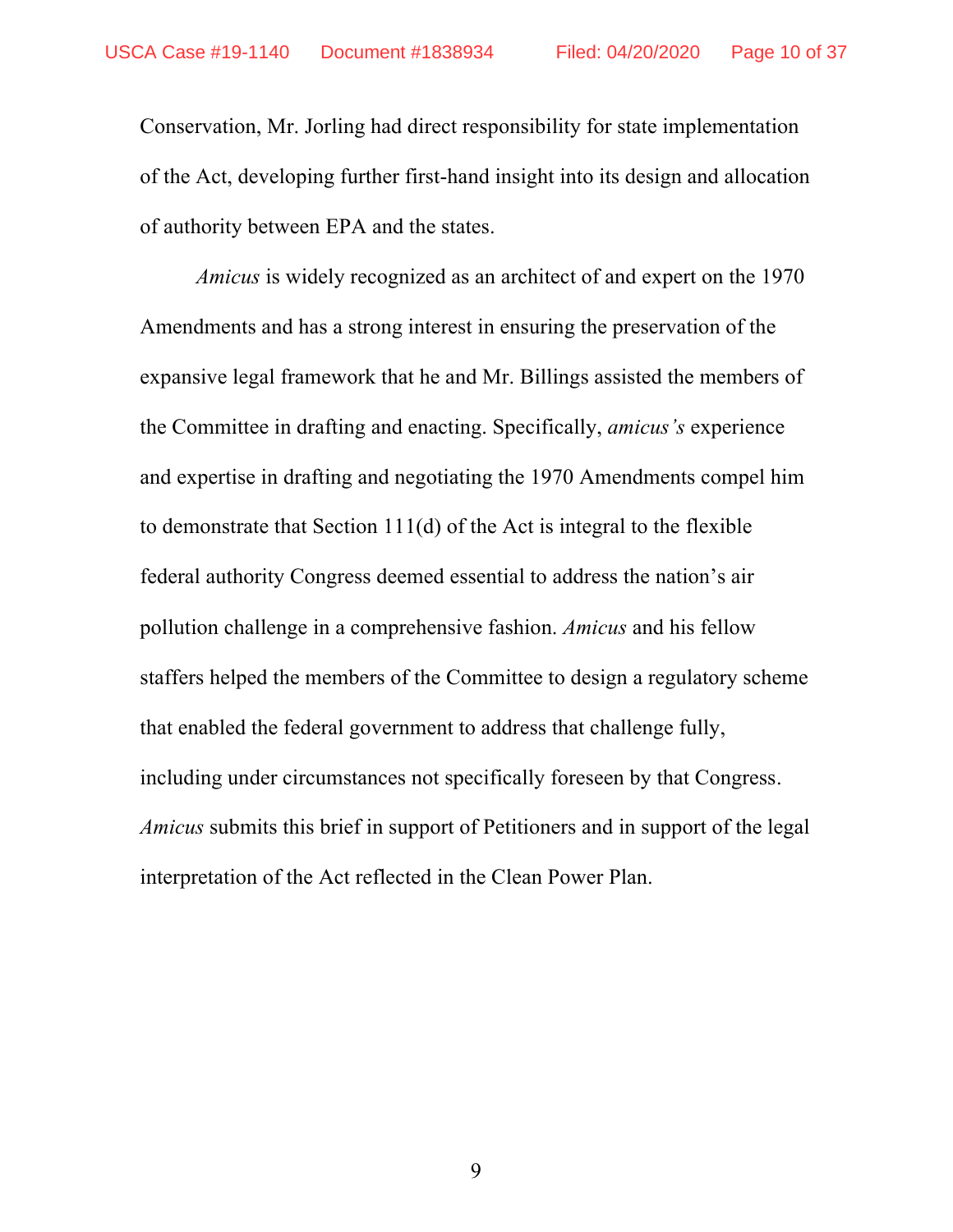#### **SUMMARY OF ARGUMENT**

In this case Petitioners are challenging EPA's Affordable Clean Energy Rule ("Rule"), 84 Fed. Reg. 32,520 (July 8, 2019), and its claim that EPA is legally compelled to repeal the Clean Power Plan ("Plan"). The Plan employed regulatory mechanisms authorized under Section 111(d) of the Act, 42 U.S.C. § 7411(d), to reduce emissions of carbon dioxide, a climate change-inducing greenhouse gas ("GHG"), from existing fossil fuel-fired power plants. 80 Fed. Reg. 64,662 (Oct. 23, 2015). As rationale, EPA claims that two of the "building blocks" that support the Plan's GHG emission targets—replacing coal-fired power with natural gas-fired power, and replacing fossil fuel-fired power with renewable energy—exceeded the authority Congress granted to EPA under Section 111(d) of the Act, thus compelling repeal of the Plan. 84 Fed. Reg. 32,523-529. This interpretation of the Act fundamentally misunderstands its text and structure, its legislative history, and the intent of the Congress that crafted it.

Based on his extensive experience in both helping to draft and later implementing the Act, *amicus* can confirm that Section 111(d) was designed to provide EPA the flexibility to utilize a best system of emission reduction encompassing the structure and content offered in the Plan. The enacting Congress created Section 111(d) as an essential component of a tripartite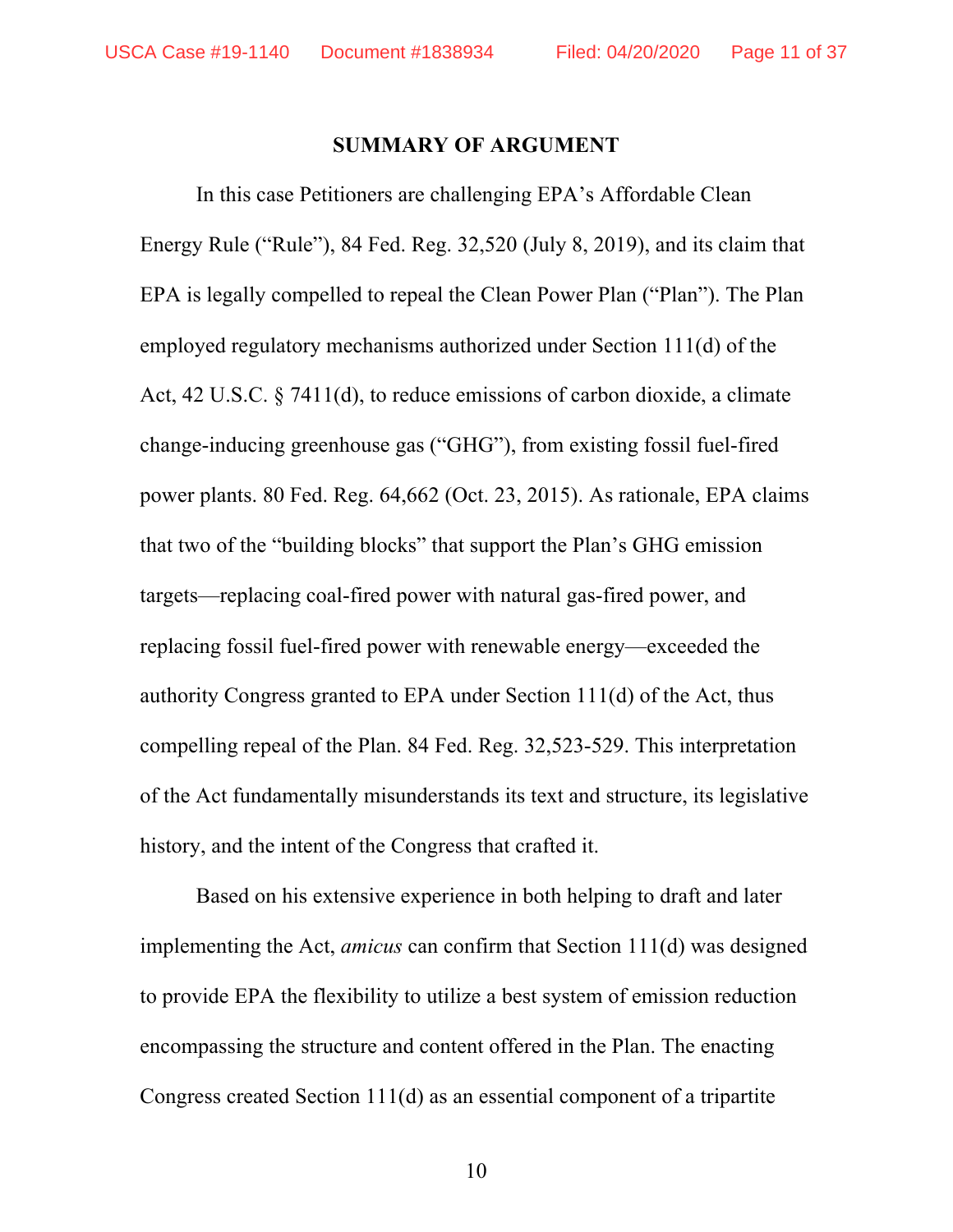structure to regulate stationary source emissions of all air pollutants potentially harmful to public health and welfare, with no gaps in coverage of individual air pollutants or in means to effectively control them. 42 U.S.C. §§ 7409-7412. The members of the Committee made abundantly clear during deliberation on the bill that this structure was intended precisely to spur innovation in the regulated industries and throughout the economy, as had occurred in response to national challenges from World War II to the moon landing. Leg. Hist. at 227 (Sept. 21, 1970) (Statement of Sen. Muskie). Within this structure, the drafters included Section 111(d) specifically to ensure comprehensive EPA authority to regulate stationary source emissions of all known and later discovered air pollutants—and they crafted it to provide the flexibility necessary to play this crucial residual role.

It is against this backdrop of an expansive law, designed to comprehensively and aggressively address the "environmental crisis" facing the nation, Leg. Hist. at 224 (Sept. 21, 1970) (Statement of Sen. Muskie), that EPA properly issued the Plan to address carbon dioxide emissions from existing power plants. In the Rule, EPA argues that the Plan exceeded EPA's legal authority under Section 111, and thus must be repealed, because it purportedly relied in part on methods other than technologies or systems that can be applied directly to an existing source. 84 Fed. Reg. 32,524. This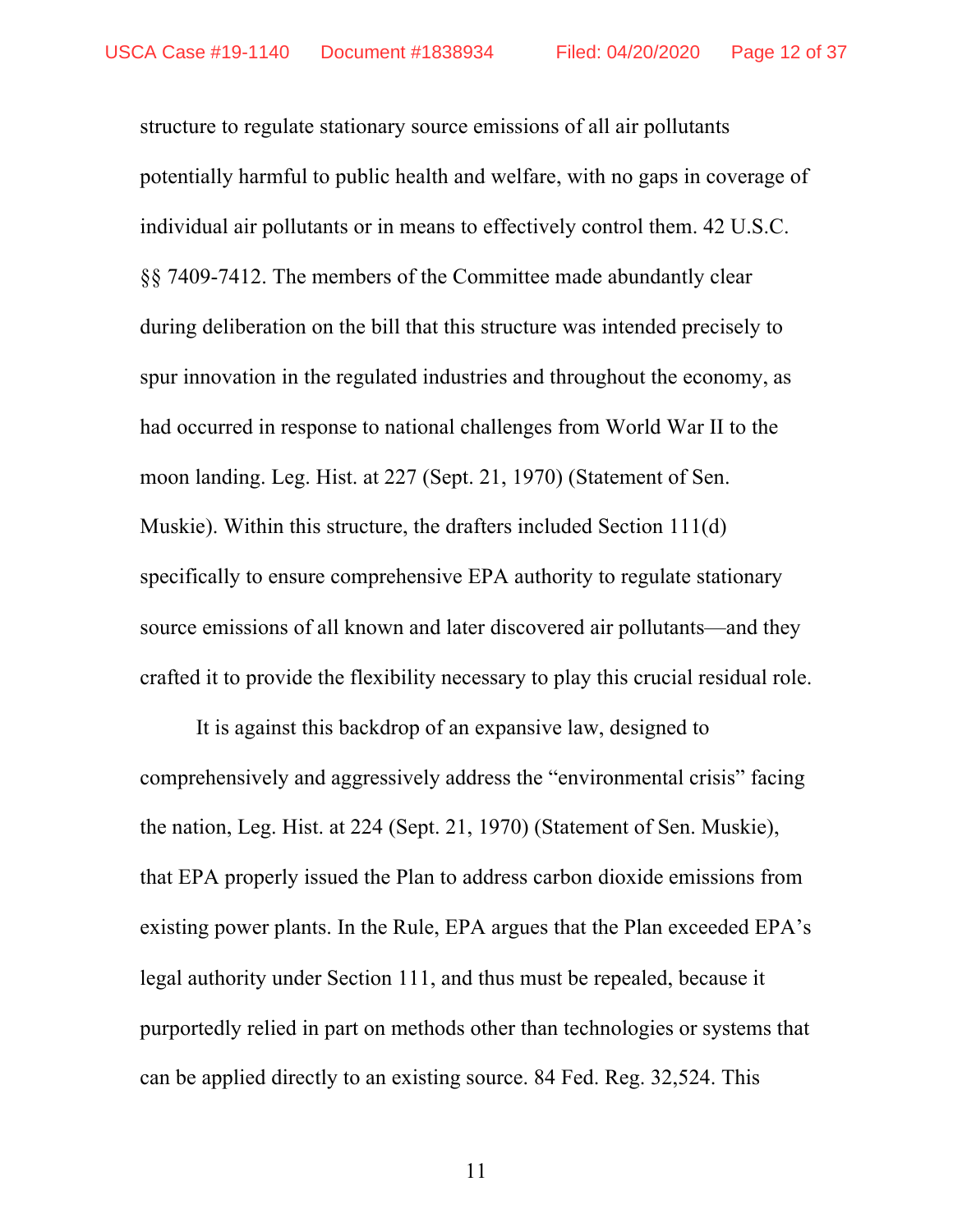admittedly "narrow" reading of EPA's authority, 84 Fed. Reg. 32,523, bears little resemblance to the Act as the Committee members, with the assistance of *amicus*, drafted it and as Congress ultimately enacted it. As many courts have affirmed, the drafters designed the Act to authorize a range of flexible emission control measures, from stack controls and process changes to fuel switching and credit trading. *See, e.g.*, *Chevron U.S.A., Inc. v. NRDC, Inc.*, 467 U.S. 837 (1984) (upholding EPA policy allowing emissions trading between multiple sources within a single "bubble"). The Plan fulfilled this design by allowing states to deploy the most cost-effective options available to achieve GHG emission reduction targets that were based on systems already widely used in the industry to achieve that reduction. Not only does EPA's repeal and replacement of the Plan rely on a misinterpretation of Section 111 and the Agency's authority thereunder, but its misinterpretation would defeat the purpose of the entire Act by crippling its ability to employ the most cost-effective tools available to address the single greatest air pollution problem now facing the nation.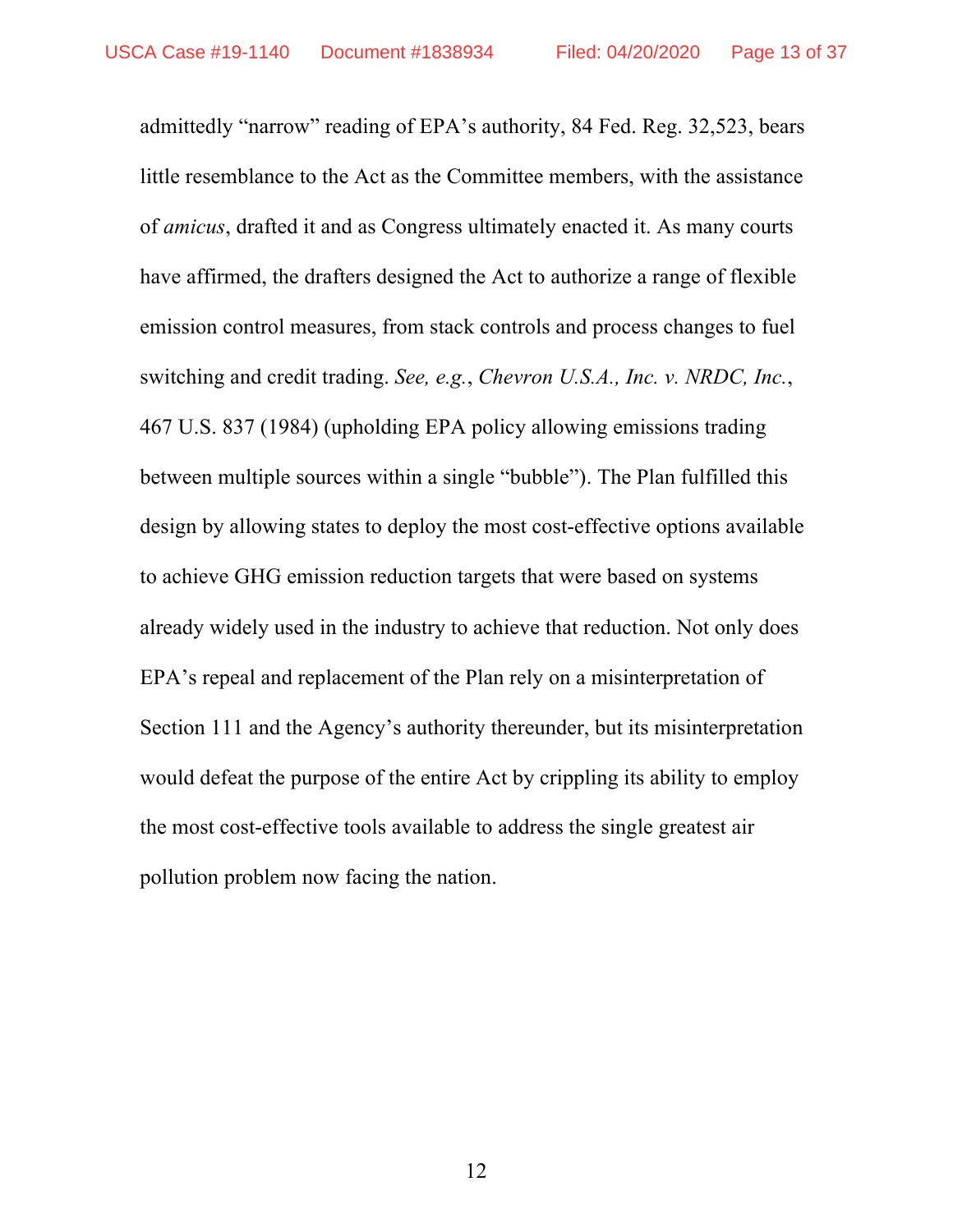USCA Case #19-1140 Document #1838934 Filed: 04/20/2020 Page 14 of 37

#### **ARGUMENT**

#### **I. INTRODUCTION**

The Plan established guidelines for existing fossil fuel power plants for emissions of carbon dioxide pursuant to Section 111(d) of the Act. 80 Fed. Reg. 64,662. (EPA promulgated the Plan following the Agency's issuance of an endangerment finding for GHGs, 74 Fed. Reg. 66,496 (Dec. 15, 2009), and GHG emission standards for both light-duty vehicles, 75 Fed. Reg. 25,324 (May 7, 2010), and newly built and modified fossil fuel power plants, 80 Fed. Reg. 64,510 (Oct. 23, 2015).) The Plan, recognizing that carbon dioxide emissions from existing fossil fuel-powered stationary sources are a major source of climate-altering GHG emissions, identified an adequately demonstrated, cost-effective "best system of emission reduction" ("BSER") for emission reduction based on three "building blocks": improving efficiency at coal-fired power plants; substituting natural gasfired power for coal-fired power; and substituting renewable energy for fossil fuel-fired power. 80 Fed. Reg. 64,745-48. EPA used this BSER to set emission reduction targets for each state to meet through its own implementation plan. States could then deploy a wide range of tools, from individual rate-based emission standards to interstate emission trading systems, to meet the targets, 80 Fed. Reg. 64,832-64,840, thereby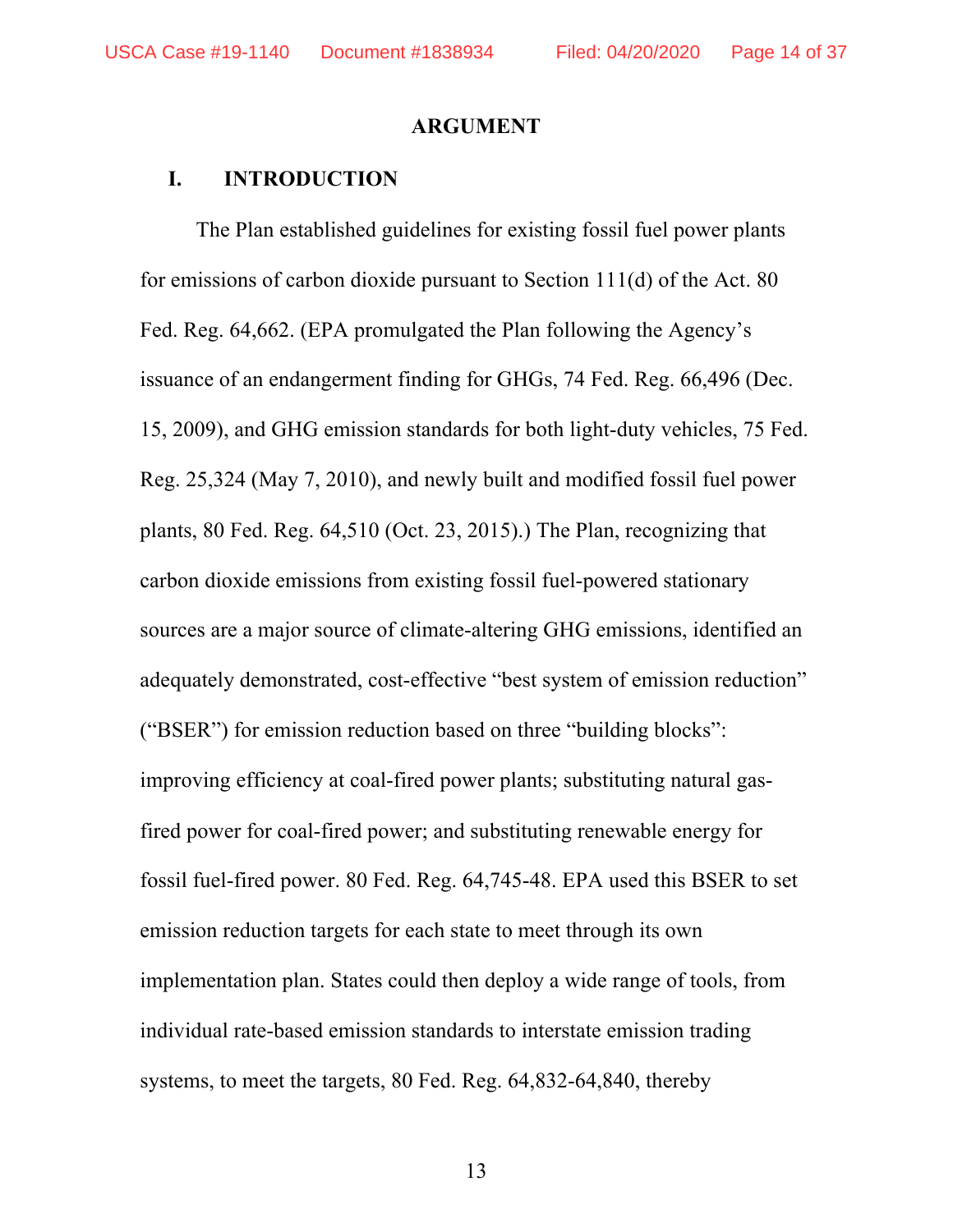"facilitating states' development of state plans encompassing maximum flexibilities," 80 Fed. Reg. 64,726. This structure "help[s] protect human health and the environment from the impacts of climate change," leveraging "the accelerating transition to cleaner power generation that is already well underway in the utility power sector" in a manner that "will not compromise the reliability of our electric system, or the affordability of electricity for consumers." 80 Fed. Reg. 64,663.

The Plan's flexible approach to addressing harmful air pollution accords completely with the intent and design of both the Act in general and Section 111(d) in particular. However, in the Rule, EPA now argues that the Plan is inconsistent with the regulatory mechanisms authorized by the Act and must be repealed. 84 Fed. Reg. 32,523. Based on his intimate involvement in the drafting of the Act, *amicus* is unequivocally certain that the Rule's interpretations of the purpose and structure of the Act, the scope of Section 111(d), and nature of EPA's authority are incorrect.

## **II. THE ACT AFFORDS EPA A FLEXIBLE AND COMPREHENSIVE TOOLKIT TO ADDRESS AIR POLLUTION**

## **A. The Structure of the Act Relies on Flexible Implementation of Section 111(d)**

The structure of the Act's provisions regulating stationary source emissions is well understood. But a brief review of those mechanisms is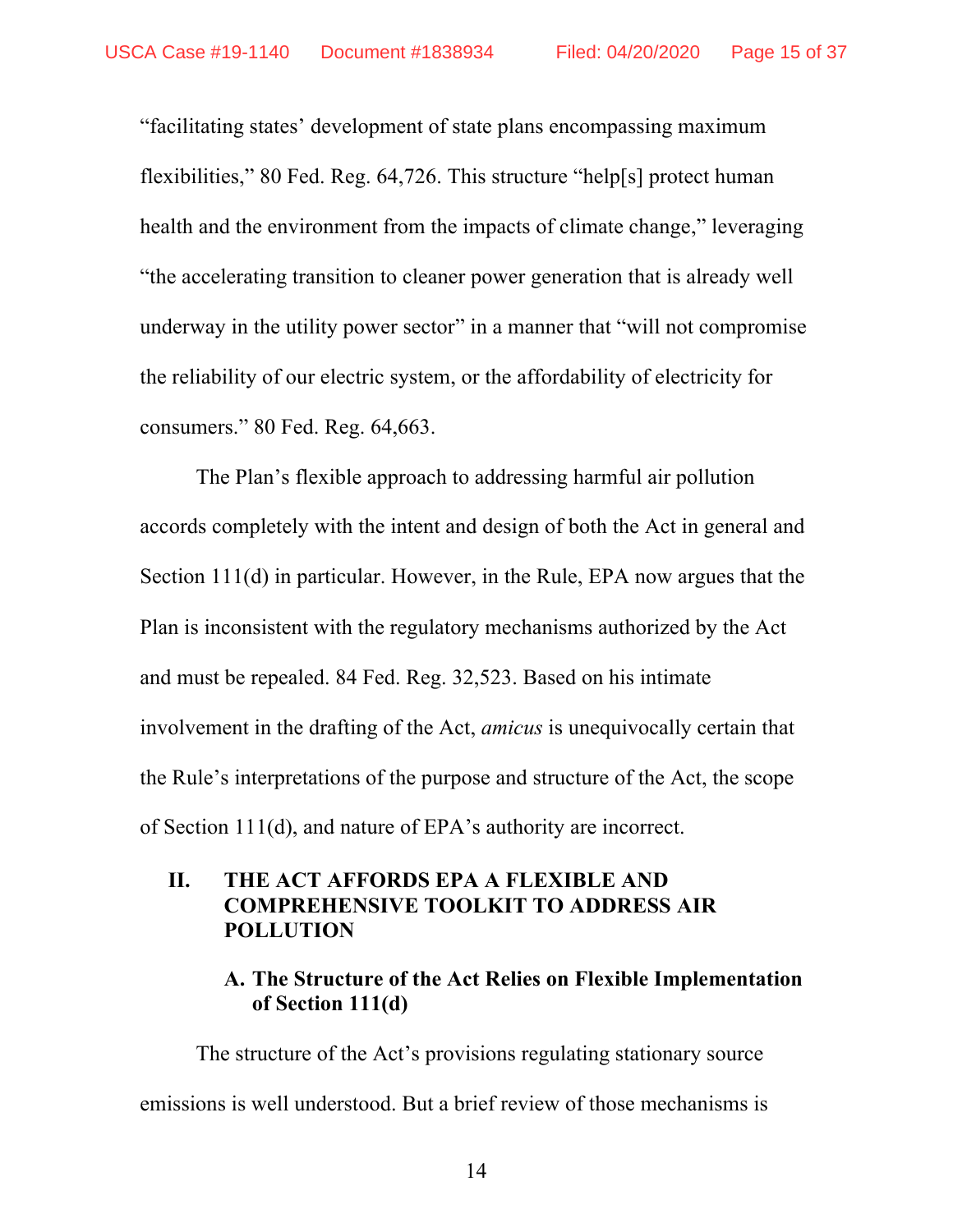essential to fully grasp what Congress intended by that design. To achieve air quality standards that "seemed impossible to meet," the Act created "five sets of requirements" for stationary sources of air pollution:

- National primary Ambient Air Quality Standards to protect public health from harmful "criteria" pollutants under current Section 109 of the Act;
- Secondary Ambient Air Quality Standards to protect public welfare, also under current Section 109;
- Federal standards of performance for newly constructed sources of pollution under Section 111(b);
- Enhanced federal authority to set standards for emissions of toxic or hazardous air pollutants under Section 112; and
- The "authority to set emission standards for selected pollutants which cannot be controlled through the ambient air quality standards and which are not hazardous substances" under Section 111(d).

Leg. Hist. at 227 (Sept. 21, 1970) (Statement of Sen. Muskie). These provisions constitute the structure that the members of the Committee responsible for the 1970 Amendments understood were necessary to build an "intensive and comprehensive attack on air pollution." S. Rept. 91-1196 at 4 (1970).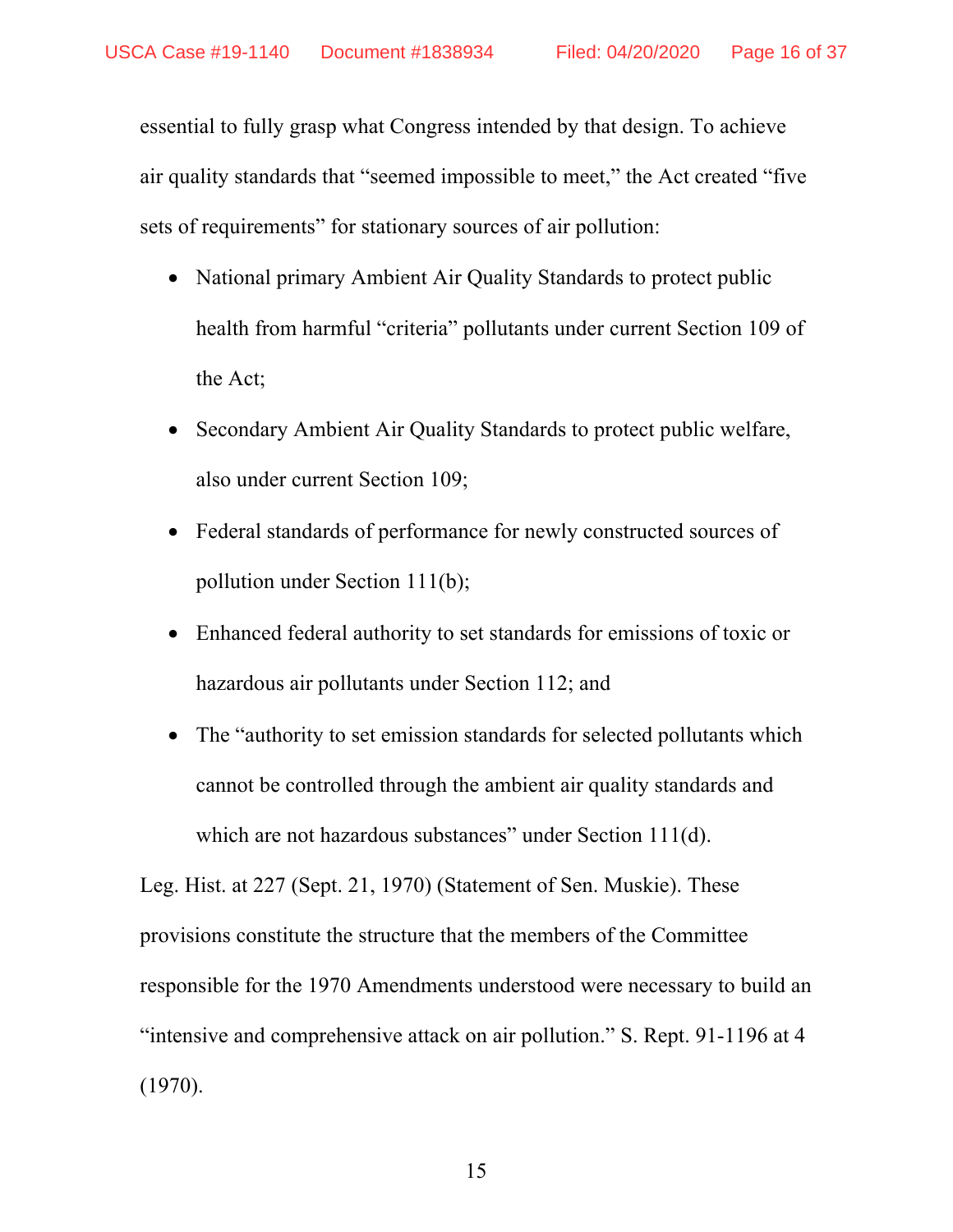In these provisions, the drafters of the 1970 Amendments crafted three regulatory mechanisms for three categories of existing stationary source pollution that merited different regulatory approaches: ambient air quality standards and state implementation plans for criteria pollutants; federal emission standards for hazardous pollutants; and a hybrid approach for any other pollutants. 42 U.S.C. §§ 7409, 7410, 7411(d), 7412. Their intent, which was widely shared in Congress, was to create an all-encompassing regime covering all known and later discovered air pollutants, including the maximum flexibility needed to carry out Congress's "duty in husbandry to future generations." Leg. Hist. at 259 (Sept. 22, 1970) (Statement of Sen. Cooper). *Amicus* and his colleagues included Section 111(d) as a central part of this regime to ensure there would be "no gaps in control activities pertaining to stationary source emissions that pose any significant danger to public health or welfare." S. Rept. 91-1196 at 20.

## **B. The History of Section 111(d) Demonstrates an Expansive, Flexible Provision**

The history of Section 111(d) underscores the broad regulatory authority Congress granted to EPA when it created the provision. The Senate version of the 1970 Amendments bill, S. 4358, included the provision as a separate Section 114, under the title "National Emission Standards – Selected Pollution Agents." The drafters created this section to provide EPA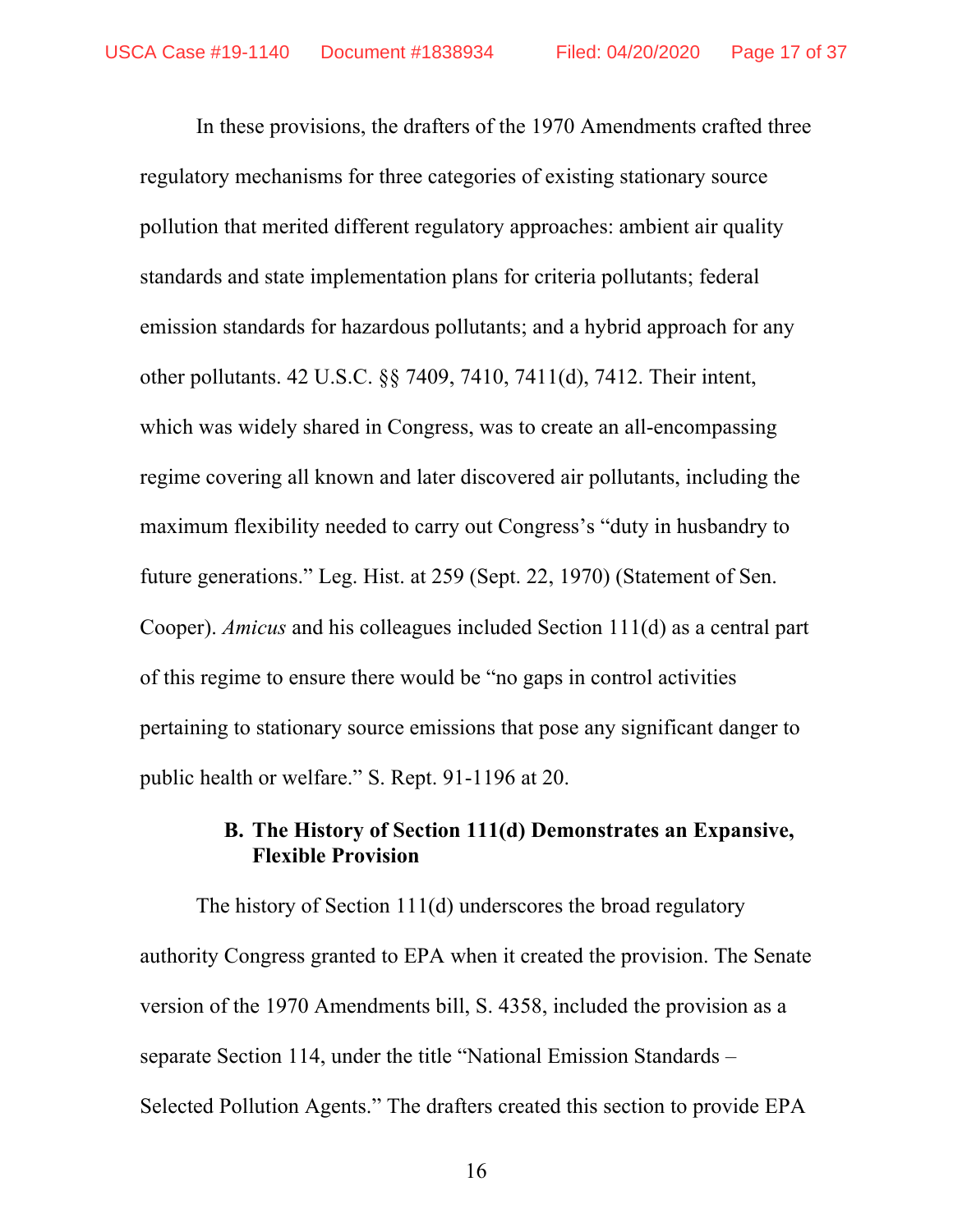with "authority to control pollution not covered by the ambient air standards or by hazardous substance emission controls" and to "delegate enforcement authority" to those states that develop adequate "procedure[s] for enforcement." Leg. Hist. at 328 (Sept. 22, 1970) (Statement of Sen. Murphy), 560-65 (S. 4358  $\S$  114(j)(1)). The House bill included no equivalent provision. *See* Leg. Hist. at 910-940.

At conference, the House conferees supported this broad pollution control authority over existing sources as essential to the comprehensive coverage of the Act. In order to achieve a workable compromise before the close of the  $91<sup>st</sup>$  Congress, they proposed incorporating its substance into regulatory mechanisms that already existed in the House bill. The Senate Committee members agreed. To achieve this, the conference bill combined regulatory mechanisms to address new sources (S. 4358 § 113) and the "selected pollution agents" provisions (S. 4358 § 114) under a single Section 111. For non-criteria, non-hazardous pollutants from existing sources, the conference bill adopted Section 110's state implementation plan procedure and the expansive "emission standards" mechanism in what became Section 111(d), streamlining the existing source and new source provisions while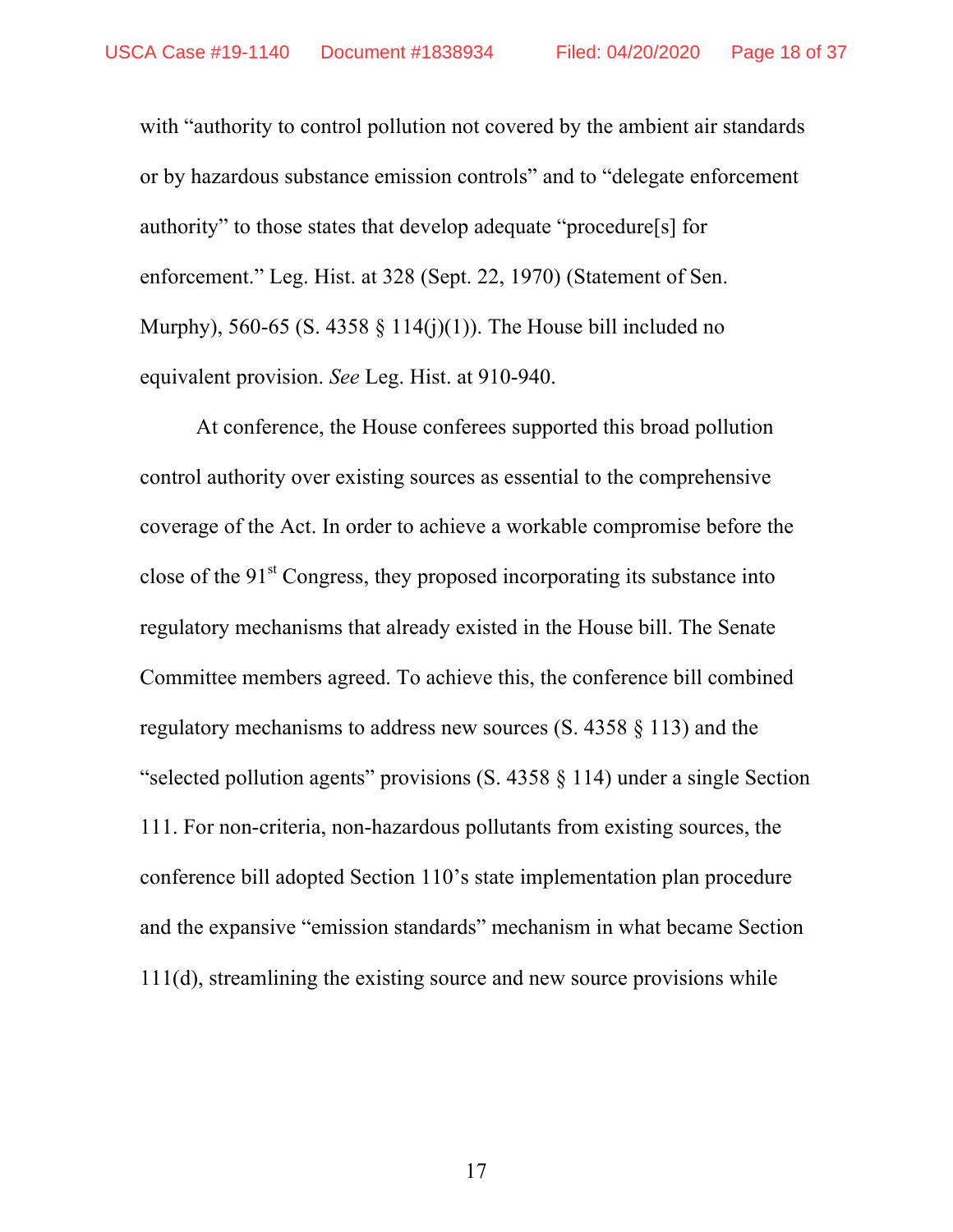maintaining needed flexibility. P.L. 91-604  $\S$  111(d); 42 U.S.C.  $\S$  7411(d).<sup>2</sup> The House bill managers' report on the merged conference bill made no comment on any disagreement between the House and Senate bills in Section 111(d), while it describes extensively how conflicting provisions were resolved in Sections 109, 110, 112, and elsewhere—evidence of the broad agreement on the substantive gap-filling purpose of the "selected pollution agents" provision. H.R. Rept. 91-1783 at 42-45 (1970) (Conf. Rept.). Merging the provisions had neither the purpose nor the effect of limiting the tools available under Section 111(d).

*Amicus* noted the breadth and comprehensiveness of Section 111(d) in his contemporaneous analysis of the 1970 Amendments. As he said then,

 $2$  The 1970 Amendments did not define "emission standards," but deployed the term to distinguish between existing source standards for criteria pollutants and existing source standards for all other pollutants. The 1977 Amendments to the Act replaced "emission standards" with Section 111(a)'s "standards of performance" concept. P.L. 95-95. One scholar has observed that both terms are meant to connote simply "a standard [that] has the effect of limiting emissions" and that the contrast between these two standards may be considered "superficial." David P. Currie, *Direct Federal Regulation of Stationary Sources Under the Clean Air A*ct, 128 U. PA. L. REV. 1389, 1407 (1980). While *amicus* was not involved in drafting the 1977 Amendments, his work on the 1970 Amendments included crafting the "standards of performance" mechanism, which he and his fellow drafters designed to facilitate maximum flexibility in achieving emission targets. The conference report for the 1977 Amendments stated only that the change "makes clear that standards adopted for existing sources under Section 111(d) of the act are to be based on available means of emission control (not necessarily technological)." H.R. Rept. 95-564 at 129 (1977).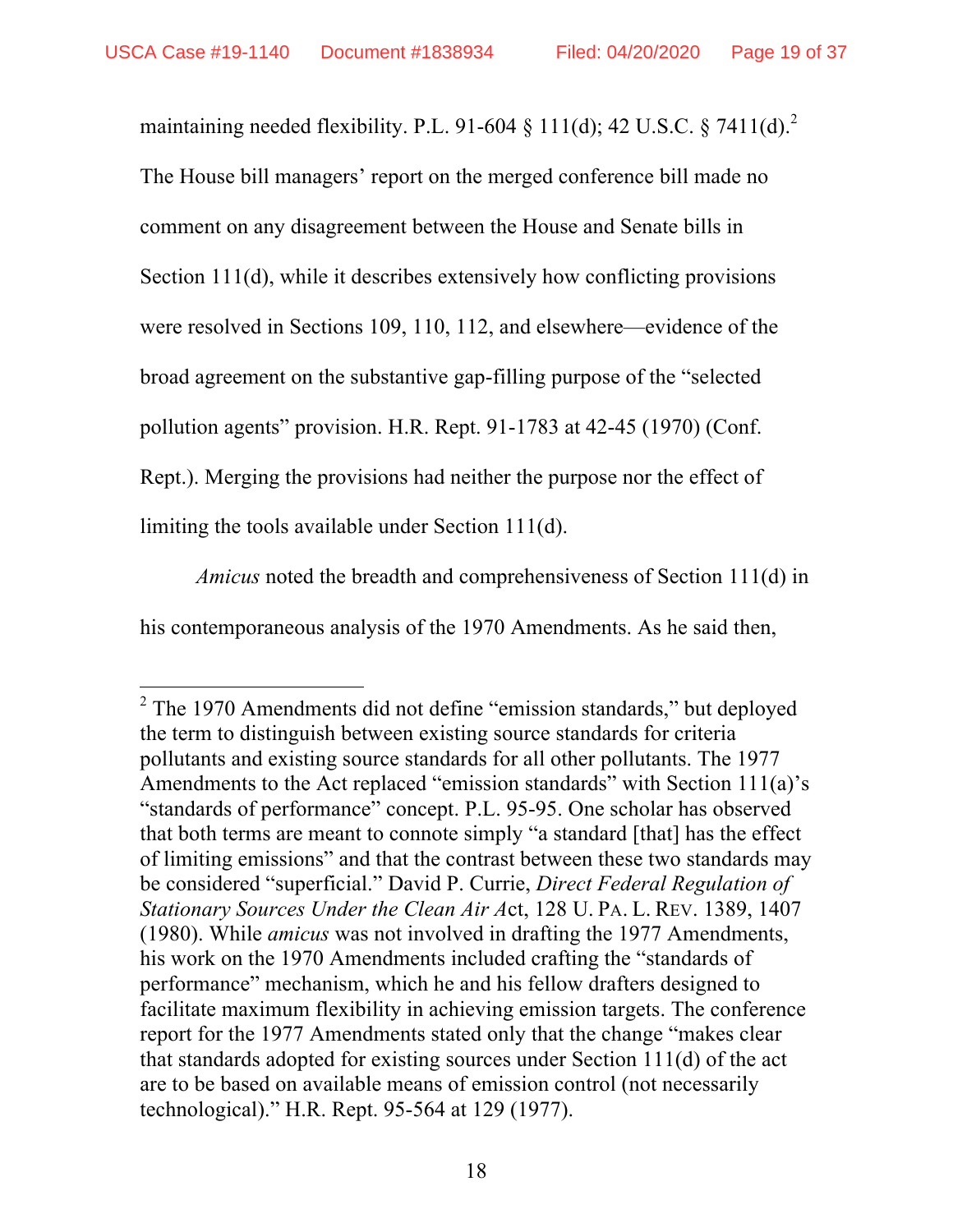Section 111(d) "provides a mechanism to regulate those air pollutants which otherwise might not be subject to any regulation" under the Act. Fed. Env. L. at 1106. Congress created Section 111(d)'s gap-filling provision to afford EPA the regulatory flexibility needed to address air pollutants that were not yet identified or not amenable to classification as criteria or hazardous pollutants. Congress rationally would not have designed, and in fact did not create, limited or "narrow" regulatory authority to perform this essential role—rather, the drafters crafted the language of Section 111(d) precisely to deliver on the Act's "intensive and comprehensive" approach, S. Rept. 91- 1196 at 4, by granting EPA the flexible authority to identify the best systems available to protect human health and the environment.

### **C. The Drafters of the Act Were Clear about the Need for Flexible Regulatory Tools to Implement Section 111(d)**

The background of Congress's prior efforts to reduce harmful air pollution illuminates the intended scope of the 1970 Amendments' stationary source provisions, including Section 111(d). From the 1955 Air Pollution Control Act, which authorized research on air pollution, through the 1963 Clean Air Act and the 1965 and 1967 amendments, which created a limited federal standard-setting and enforcement framework, the federal government and the states remained largely unable to address the nation's air pollution problem. *See* P.L. 84-159, 88-206, 89-271, 90-148.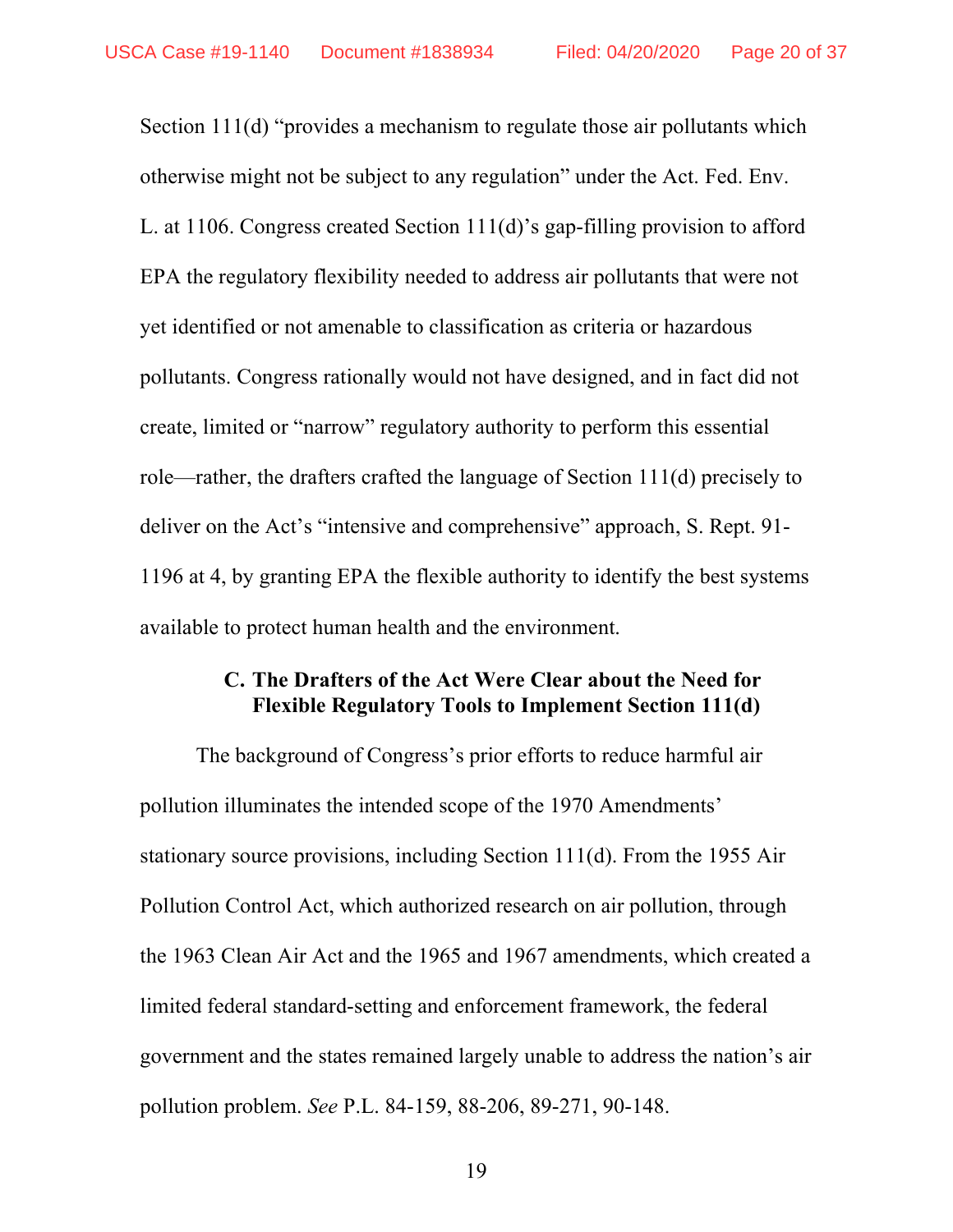That problem was "more severe, more pervasive and growing faster than had been thought," largely due to the fact that under the prior legislation "[c]onsiderations of technology and economic feasibility…[were] used to mitigate against protection of public health and welfare." Leg. Hist. at 225-226 (Sept. 21, 1970) (Statement of Sen. Muskie).<sup>3</sup> In response, Congress crafted a law that would "require new kinds of decisions with respect to transportation and land-use policies…new discipline of our desire for luxury and convenience…a new perspective on our world," Leg. Hist. at 231 (Sept. 21, 1970) (statement of Sen. Muskie); "have a profound impact on the economic and governmental characteristics of the American Nation," Leg Hist. at 264 (Sept. 21, 1970) (statement of Sen. Baker); and "abandon. the old assumption of requiring the use of only whatever technology is already proven and at hand," requiring "a massive effort…by industry and through the willingness of citizens throughout the country to make the sacrifices necessary." Leg. Hist. at 258, 262 (Sept. 21, 1970) (statement of Sen. Cooper).

 $3$  The Act defines "welfare" to include not only the natural environment but also "climate," "property," and "economic values," further demonstrating the drafters' intent to afford EPA the broadest authority needed to tackle existing and future air pollution problems. 42 U.S.C. § 7602(h).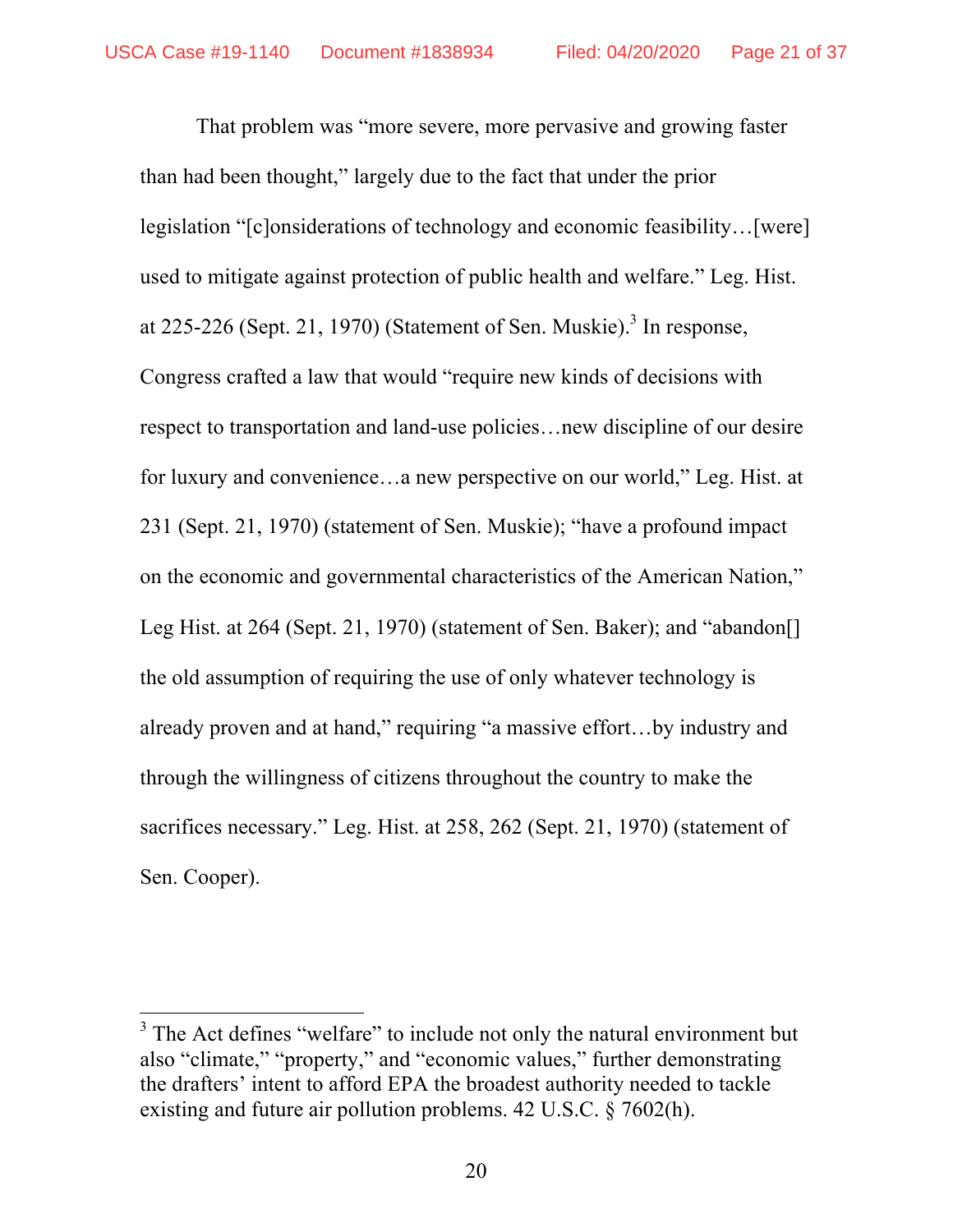*Amicus* can attest that the drafters of the 1970 Amendments crafted each of the operative provisions of the Act, including Section 111(d), based on this shared understanding that no adequate set of emission reduction systems—technologies, processes, or other measures—could be specified in advance to achieve the Act's goals. Rather, both legislators and staff members such as *amicus* knew that addressing known and future air pollution problems under each of the stationary source provisions would require and drive a wide range of protective measures, including steps like those taken in the Plan.

## **D. Section 111(d) Encompasses Each of the Clean Power Plan's Building Blocks as BSER**

# *1. Section 111 permits measures beyond those applicable at individual facilities*

In spite of the expansive, technology-forcing, innovation-driving authority Congress handed EPA to address all air pollutants, EPA now claims that because Section 111(d)'s regulatory mechanism requires the "application of the best system of emission reduction" to set performance standards for carbon dioxide emissions, EPA's authority is limited exclusively to standards based on technologies or processes that can be directly applied "at" an individual regulated stationary source, excluding the Plan's two building blocks that involve shifting power generation among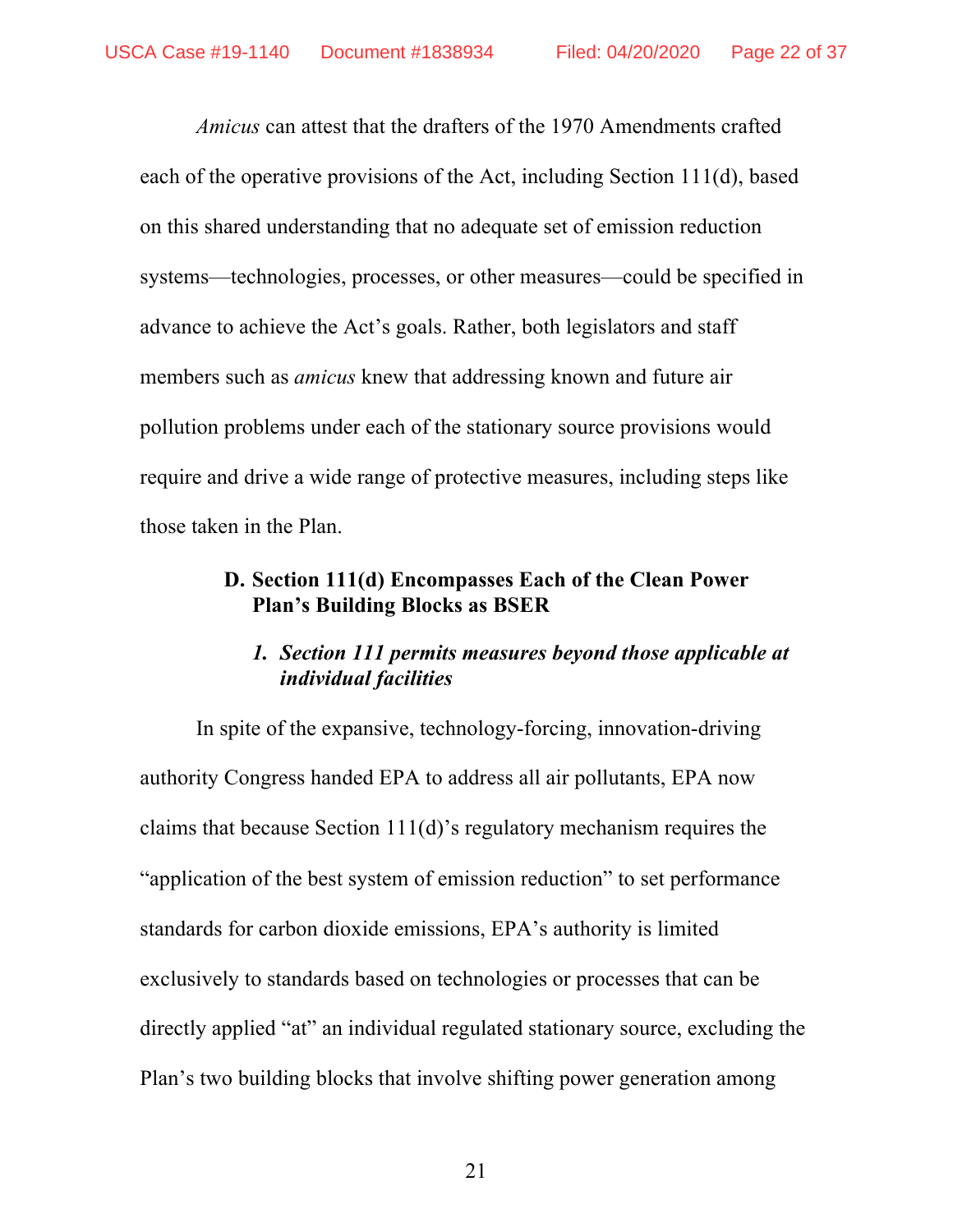stationary sources (i.e., "generation-shifting"). 84 Fed. Reg. 32,524. This narrow interpretation fundamentally misconstrues the plain text of Section  $111(d)$ .

Section 111(d) directs EPA to create procedures for states to establish existing source "standards of performance" for non-criteria, non-hazardous pollutants for which new source standards have been promulgated (as have been for carbon dioxide). 42 U.S.C. § 7411(d)(1). A "standard of performance" is a standard reflecting "the degree of emission limitation achievable through the application of [BSER]." 42 U.S.C. § 7411(a)(1). EPA argues that since a dictionary definition of the verb "to apply" requires both an indirect and a direct object—i.e., "someone must apply *something* to *something else*"—BSER must be limited to technologies like "add-on controls (e.g., scrubbers) and inherently lower-emitting processes/practices/designs" "that can be put into operation *at*" an individual emitting facility. 84 Fed. Reg. 32,524 (emphasis in original).

However, *amicus* and the other drafters did not include the word "at" in the relevant sections or otherwise indicate that Section 111(d) mechanisms should be limited to only those that can be deployed "at" a source. Rather, Congress wrote Section 111(d) to require emission standards (later amended to standards of performance) "for" existing sources. 42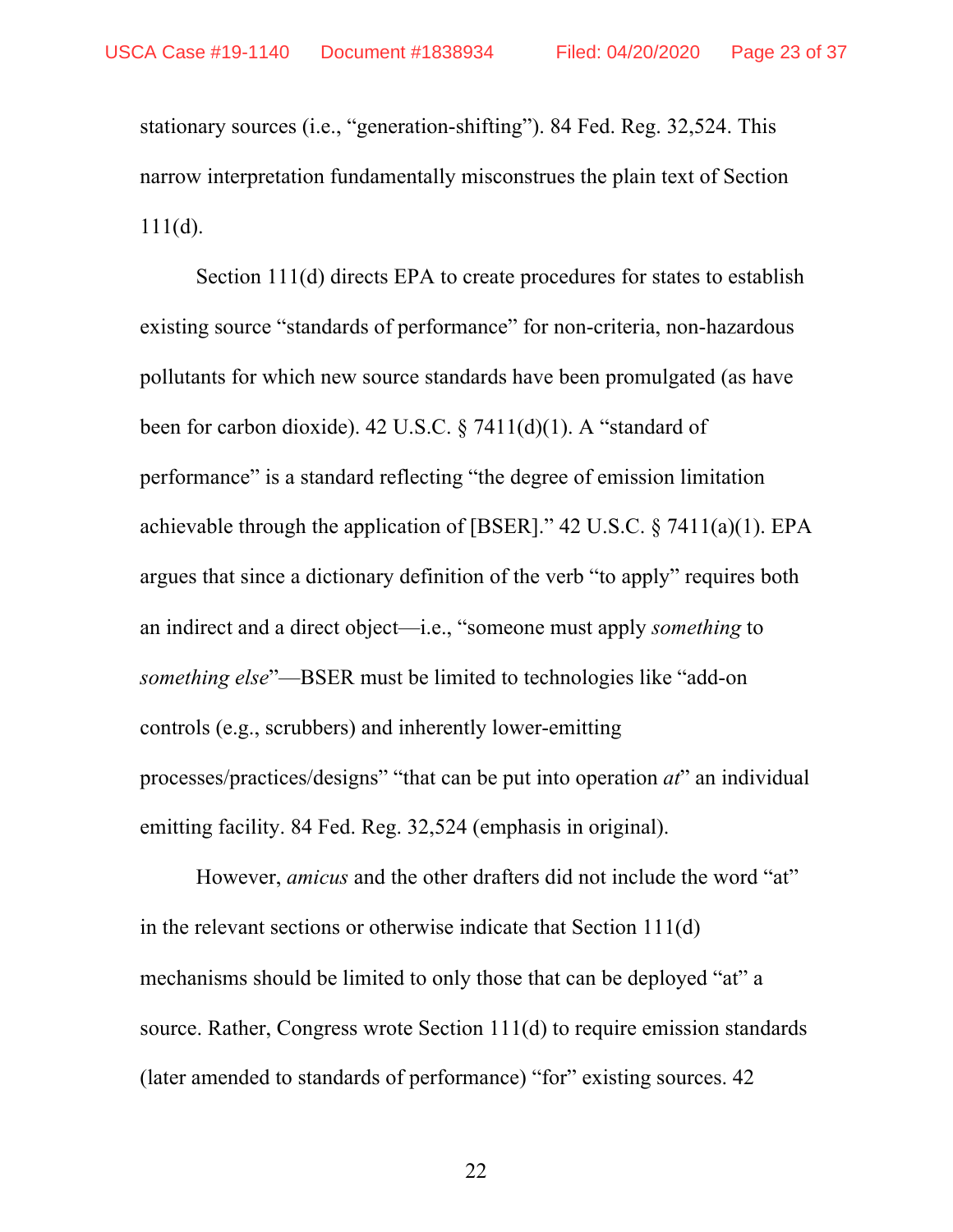U.S.C. § 7411(d). This choice was intentional, capturing a wider range of possible solutions to reduce emissions than just those that can be "put into operation *at*" a source. As contemporaneous Senate analysis noted, the term "standards of performance" encompasses "process changes, operation changes, direct emission control, *or other methods*." S. Rept. 91-1196 at 17 (emphasis added). This analysis made no mention of required application "at" individual facilities—or of any other limitation on Section 111(d) mechanisms. The plain text demonstrates that the drafters of the 1970 Amendments indeed designed the provision to permit a wider range of measures capable of filling the regulatory gap between Sections 110 and 112 through selection of the most effective methods to achieve needed levels of emission reduction.

#### *2. Other key terminology supports the Plan*

EPA also misreads other key terminology in attempting to narrow the scope of Section 111(d), extracting a cramped interpretation that bears little resemblance to the broad provision that the drafters of the 1970 Amendments produced. EPA argues that the Plan's interpretation of the word "system" ("a set of measures that work together to reduce emissions," 80 Fed. Reg. 64,762) is overbroad and "could create unbounded discretion." 84 Fed. Reg. 32,528. To support this reading, EPA claims that the Plan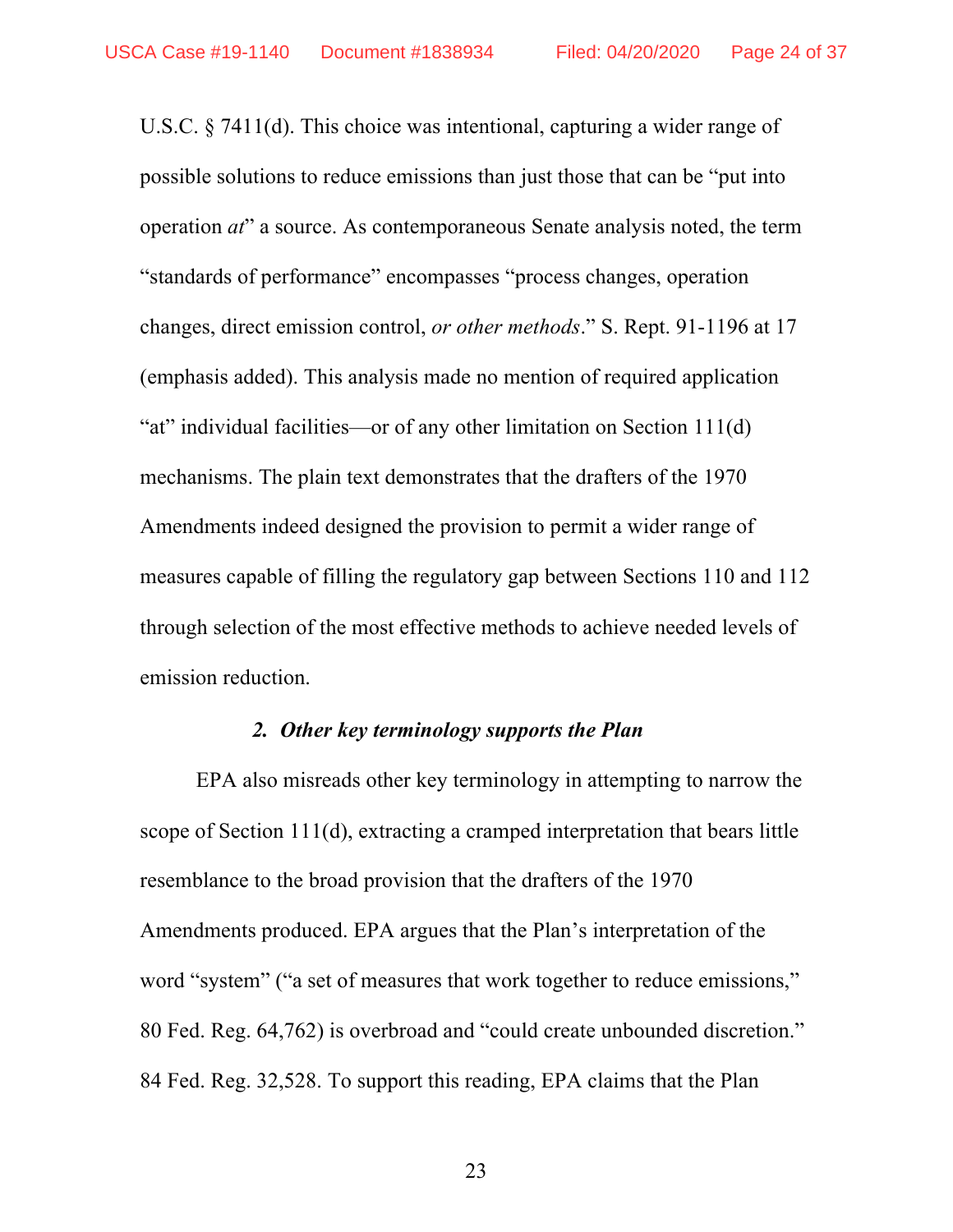impermissibly relies both on the dictionary definition of "system"—a "set of measures"—and on the "absence of an express textual commandment forbidding" such a reading. *Id*. But the Plan's understanding of the broad meaning of the word "system" is precisely what *amicus* and the drafters intended that word to convey when they crafted Section 111, which Congress reflected in its recognition (in deliberations on the 1977 Amendments) that Section 111(d) "systems" were "not necessarily technological." H.R. Rept. 95-564 at 129. The Rule, by contrast, looks outside the text of the Act to import its preferred limiting principle into Section 111(d).

EPA's apparent position is that textual constraints on the agency's authority—including that BSER be "adequately demonstrated" and take "the cost of achieving" emission reductions into account—insufficiently limit that authority. 42 U.S.C.  $\S$  7411(a)(1)). But the drafters did not design the comprehensive provisions of the 1970 Amendments to require EPA to construct its own extra-textual limiting principles. Congress indeed did not include an express textual commandment forbidding the Plan's reading of "system" because Congress did not intend to forbid it. Rather, Congress designed the flexible regulatory mechanism of BSER for Section 111(d) standards of performance, like that of their predecessor "emission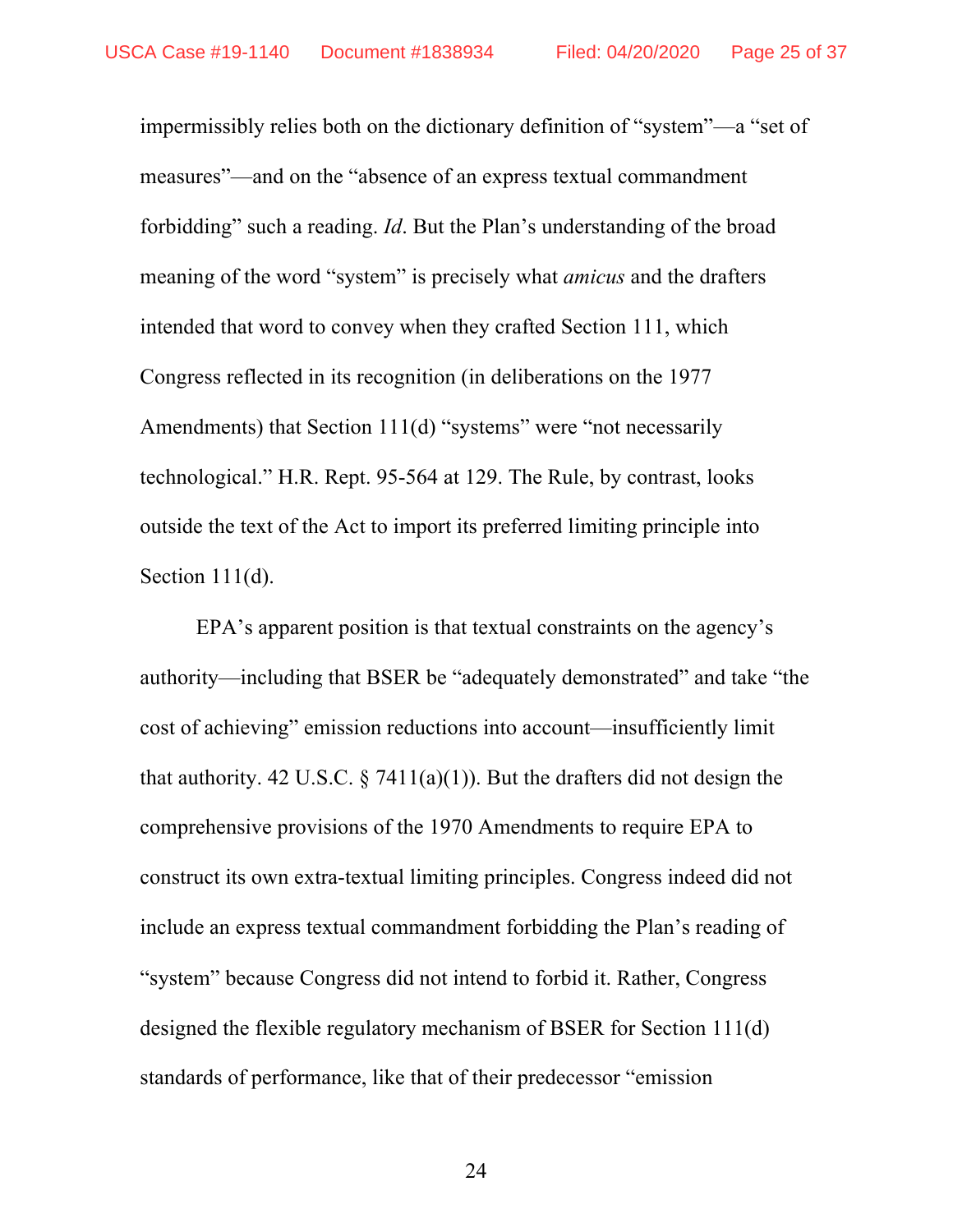standards," to strengthen—not hinder—EPA's ability to meet present, emerging, and later-recognized pollution challenges.

In addition, EPA asserts that because Section 112 arguably limits the term "measures" to four specific items, Section 111(d) should be similarly limited. 84 Fed. Reg. 32,528*.* But Section 111(d) and Section 112 are based on different regulatory mechanisms designed for different types of air pollutants, and the Act gives no indication that this illustration is meant to apply outside Section 112, much less in a limiting fashion. Congress affirmatively chose to make this enumeration in Section 112—which requires strict, source-specific control of certain toxic air pollutants due to the direct threat they pose to the health of individuals in close proximity to the source—but not in Section 111, which was designed to deal with pollutants posing a wide range of threats to health and welfare. EPA should honor that choice rather than treat it as an omission. In its hunt for narrowness, EPA is also simply incorrect when it asserts that "[m]easures" "are further defined" in Section 112 as including solely four types of listed measures. That section describes "measures, processes, methods, systems or techniques *including, but not limited to,* measures" that fall within those four categories. 42 U.S.C. § 7412(d)(2) (emphasis added). EPA appears to confuse an illustrative example for an express limitation.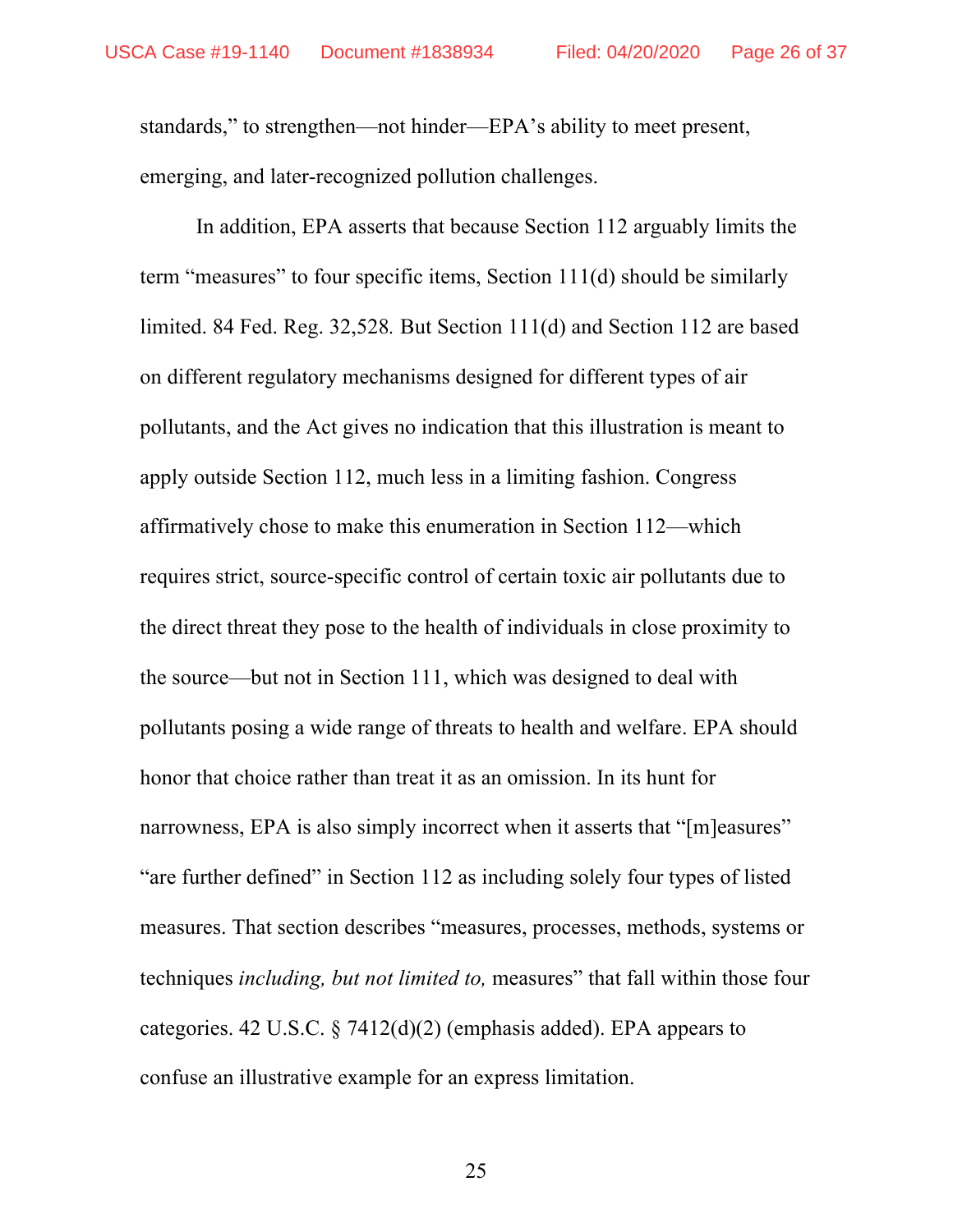EPA also argues that the Agency had not, prior to the Plan, interpreted "system" to encompass generation-shifting. 84 Fed. Reg. 32,528. This is not accurate; EPA has, for example, previously understood BSER to encompass cap-and-trade mechanisms at least partly reliant on generation-shifting. 70 Fed. Reg. 28,606, 28,617; *see New Jersey v. EPA*, 517 F.3d 574 (D.C. Cir. 2008) (vacating rule on other grounds). But even the absence of prior Agency action would not reflect narrow intent on the part of the enacting Congress. Rather, it demonstrates the flexibility the drafters of the 1970 Amendments included in Section 111(d): They simply authorized EPA to require emission standards, later refined to standards of performance reflecting the "degree of emission limitation" that the "best system" adequately demonstrated could achieve, for any non-criteria, non-hazardous pollutants known or later discovered. Carbon dioxide is the first such pollutant for which shifting coal- to natural gas-fired power and fossil fuelfired to renewable power represents the best system of emission reduction.<sup>4</sup>

<sup>&</sup>lt;sup>4</sup> EPA similarly misreads the requirement of "continuous emission" reduction" contained in the definition of "standard of performance." 42 U.S.C. § 7602(l). EPA notes that this requirement was added in the 1977 Clean Air Act Amendments to affirm court decisions that deemed intermittent or supplemental control measures inadequate, quoting a commentator who described Congress's intent to "forbid reliance on intermittent control strategies, such as…reductions in plant output." 84 Fed. Reg. 32,531-532 (internal quotation marks omitted). But generation-shifting on a continuous basis—as the Plan envisions, and which *amicus* knows the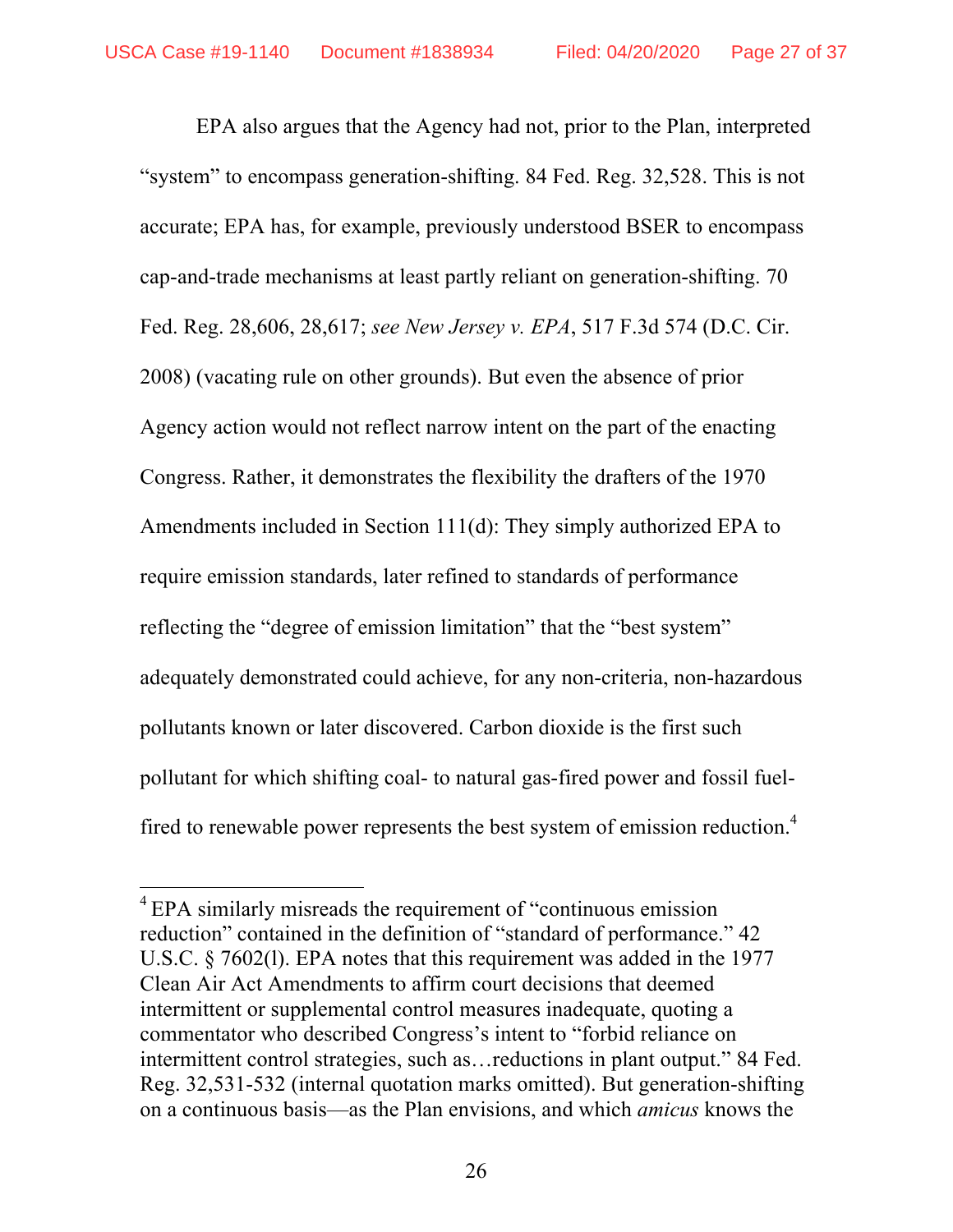Finally, EPA argues that including generation-shifting in BSER "contravenes" Section 111 because it would call for "non-performance" of a source, and "non-performance" cannot form a "standard of performance." 84 Fed. Reg. 32,532. This is incorrect. The Senate's own analysis of the 1970 Amendments understood that existing sources of pollutants could be "closed down" should they fail to meet the standards of the Act; it follows logically that a Congress contemplating such a scenario would also intend for reduced output to serve as a viable means of complying with those standards. S. Rept. 91-1196 at 3. Standards of performance are meant to be based on costeffective and adequately demonstrated systems, including but not limited to replacing existing processes or units with lower- or zero-emitting processes or units. Here, as in the other examples above, EPA attempts to narrow Section 111(d) beyond usefulness to achieve its desired result. This interpretation and others in the Rule simply fail to account for either the text of the Act or the intent of the drafting Congress.

## *3. Contemporaneous understanding of Section 111 supports the Plan*

EPA's exceedingly narrow interpretation of Section 111(d) also conflicts with contemporaneous understanding of the provision. While EPA

l

<sup>1970</sup> drafters countenanced—would by definition constitute "continuous emission reduction" and satisfy the statutory definition.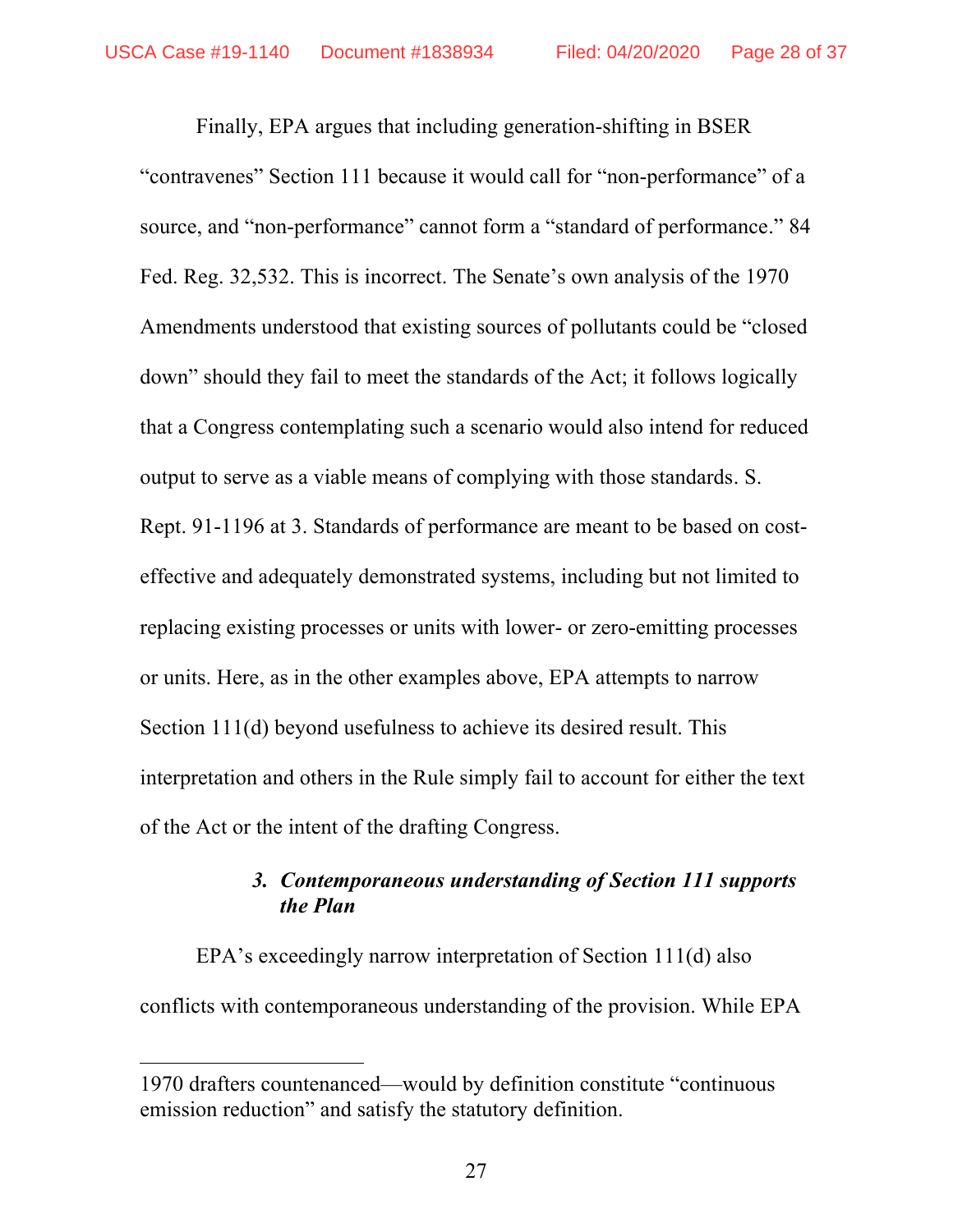now argues that BSER permits only systems that can be "put into operation at" an emitting facility, as noted earlier, the Senate's own analysis of the term shows it is broader: "standards of performance…refers to the degree of emission control which can be achieved through process changes, operation changes, direct emission control, or other methods." S. Rept. 91-1196 at 17.

Contrary to EPA's assertion, "operation changes" and "other methods" easily encompass the generation-shifting approach included in the Plan's BSER. As *amicus* wrote in his contemporaneous analysis, standards of performance (which he and his fellow drafters included in the 1970 Amendments as Section 111(a), and the 1977 Amendments integrated into the current Section  $111(d)$  "are not simply stack control standards. They must be based not only upon technology for stack controls, they must also include any technology or process change which will reduce emissions." Fed. Env. L. at 1086. Congress gave EPA the authority to set emission standards based on the full range of adequately demonstrated emission reduction technologies or processes, but not to "determine the most economic, acceptable technique to apply" in order to meet those standards. S. Rept. 91-1196 at 17. The former is exactly what the Plan did.

### **III. THE RULE MISCASTS THE FEDERAL ROLE UNDER SECTION 111(d)**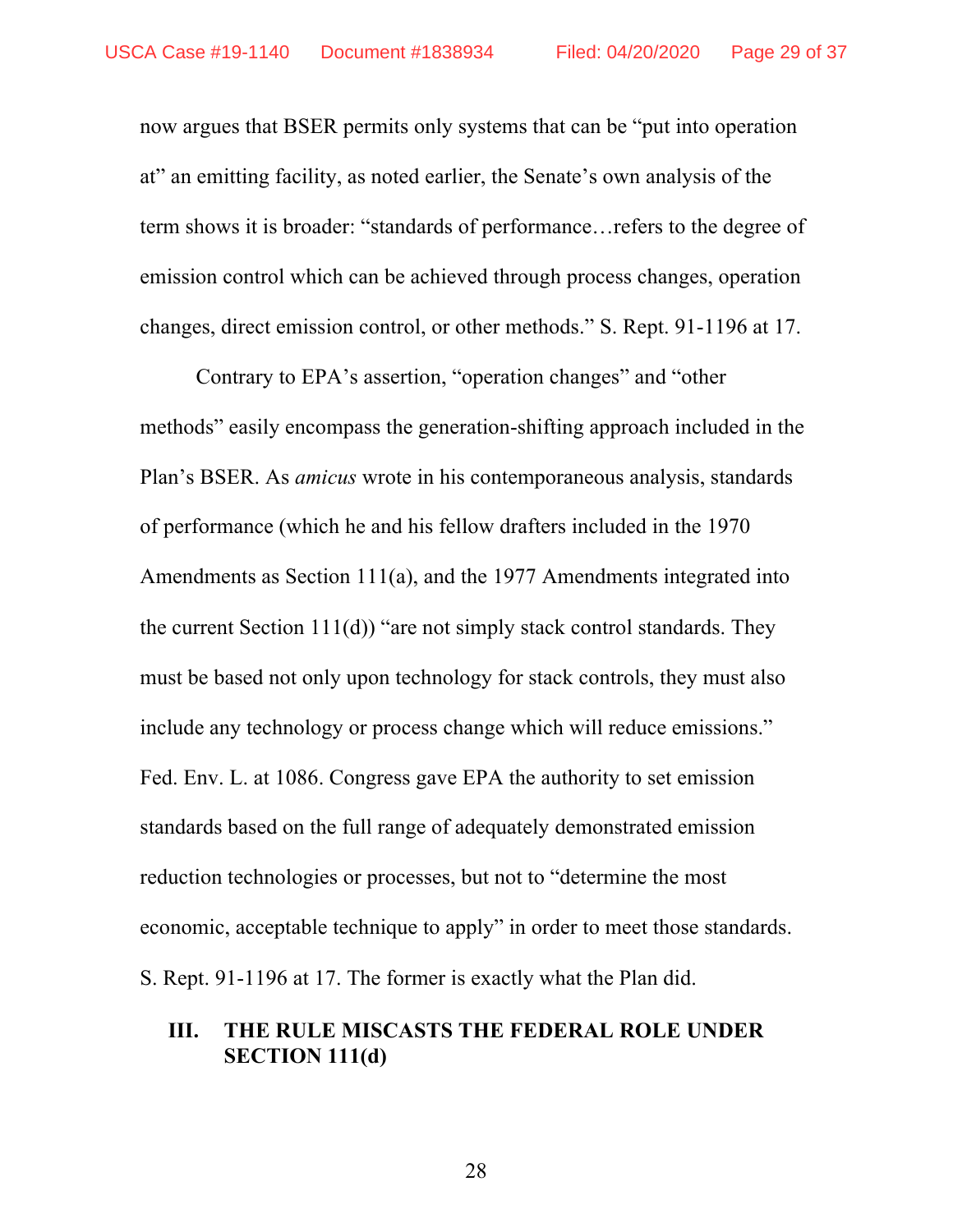### **A. The Rule Misunderstands the Relationship Between Federal and State Authority in Sections 110 and 111**

In support of its desired interpretation of the Act, and in contrast to the text, structure, and drafters' intent, EPA asserts that the Agency's "role under [Section 111(d)] is narrow." 84 Fed. Reg. 32,523. As evidence for this proposition, EPA cites the requirement that each state "submit…a plan which establishes standards of performance…and provides for the implementation and enforcement of such standards." 42 U.S.C. § 7411(d). (EPA also cites the Act's general finding that "air pollution control at its source is the primary responsibility of States." 42 U.S.C.  $\S$  7401(a)(3).) But Congress's inclusion of state implementation plans in Section 111(d), and its reference to the Section 110 procedure for preparing them, proves precisely the opposite point. Section 110's state implementation plan requirement for meeting national ambient air quality standards is equally subject to the Act's general finding on state responsibility. And Section 110 requires EPA to promulgate a federal implementation plan for any state whose own plan is determined inadequate to meet federal standards. 42 U.S.C. § 7410(c). Section 111(d) matches this requirement by granting EPA the authority to prescribe federal plans and enforce compliance with state plans where necessary. 42 U.S.C. § 7411(d)(2).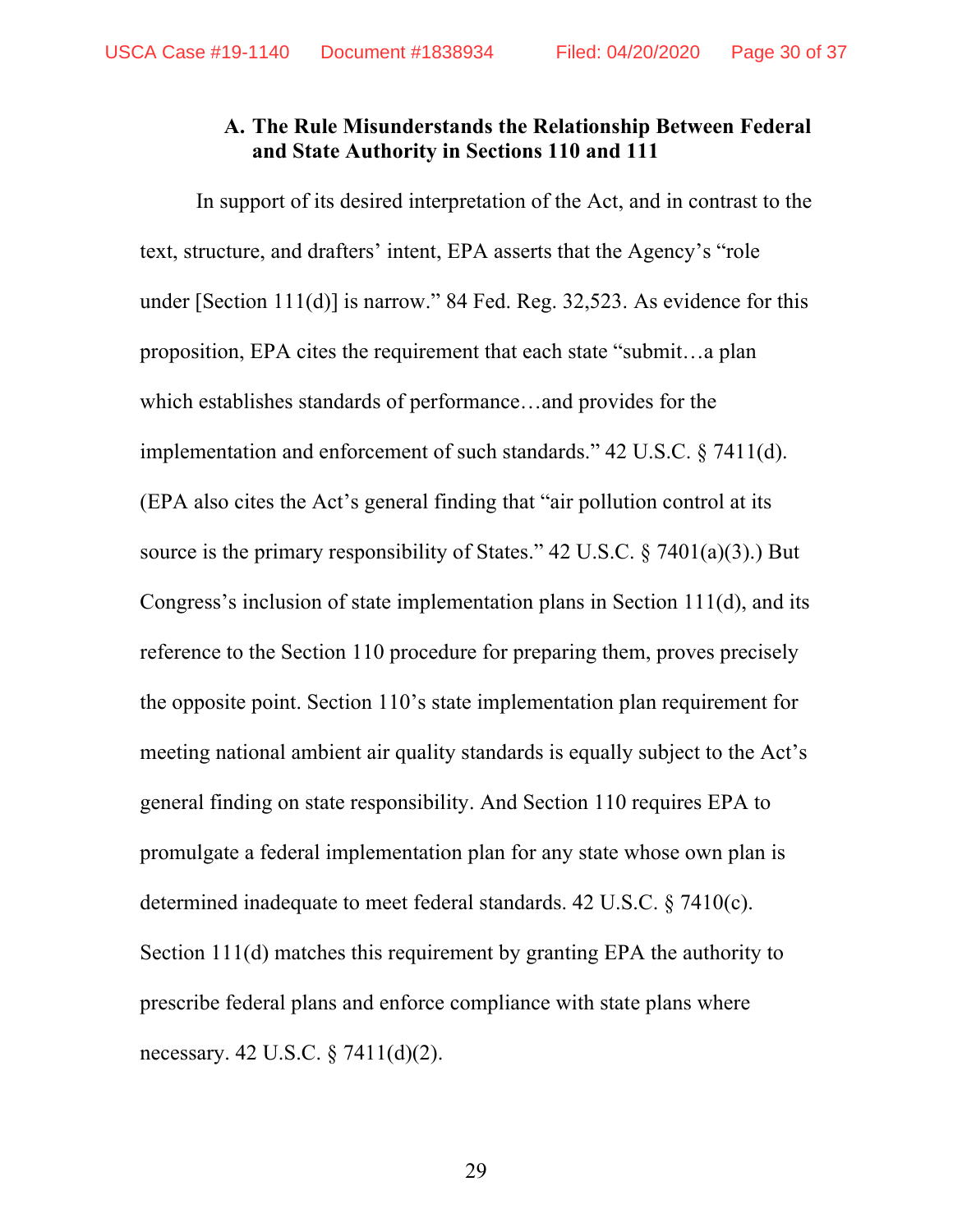This structure, based on Congress's recognition that states "did not respond adequately" to the near-complete authority they held under prior iterations of the Act, is hardly a basis for limiting the suite of adequately demonstrated emission reduction systems EPA may use to set emission standards. Leg. Hist. at 226 (Sept. 21, 1970) (Statement of Sen. Muskie). In Section 111(d), Congress gave EPA a key role in standard-setting—not merely the advisory role EPA appears to want. Rather, in both Sections 110 and 111(d), Congress afforded EPA the authority to ensure compliance with standards it deems necessary to protect public health and welfare. As *amicus*  wrote in his contemporaneous analysis of the 1970 Amendments, the Act reflects "nearly total federal supervisory and approval authority" to set ambitious standards that may lead states to enforce innovative developments. Fed. Env. L. at 1063. The drafters included Section 110's implementation plan mechanism in Section 111(d) as a reflection of this expansive federal authority, and the Plan delivered on that structure by setting emission limitations based on three permitted building blocks and allowing states the freedom to meet them in the most cost-effective manner.

# **B. The Rule Incorrectly Invokes the Federal Power Act to Limit EPA's Authority**

As another basis for arguing that the Plan exceeded federal authority, EPA looks to the Federal Power Act's reservation to the states of authority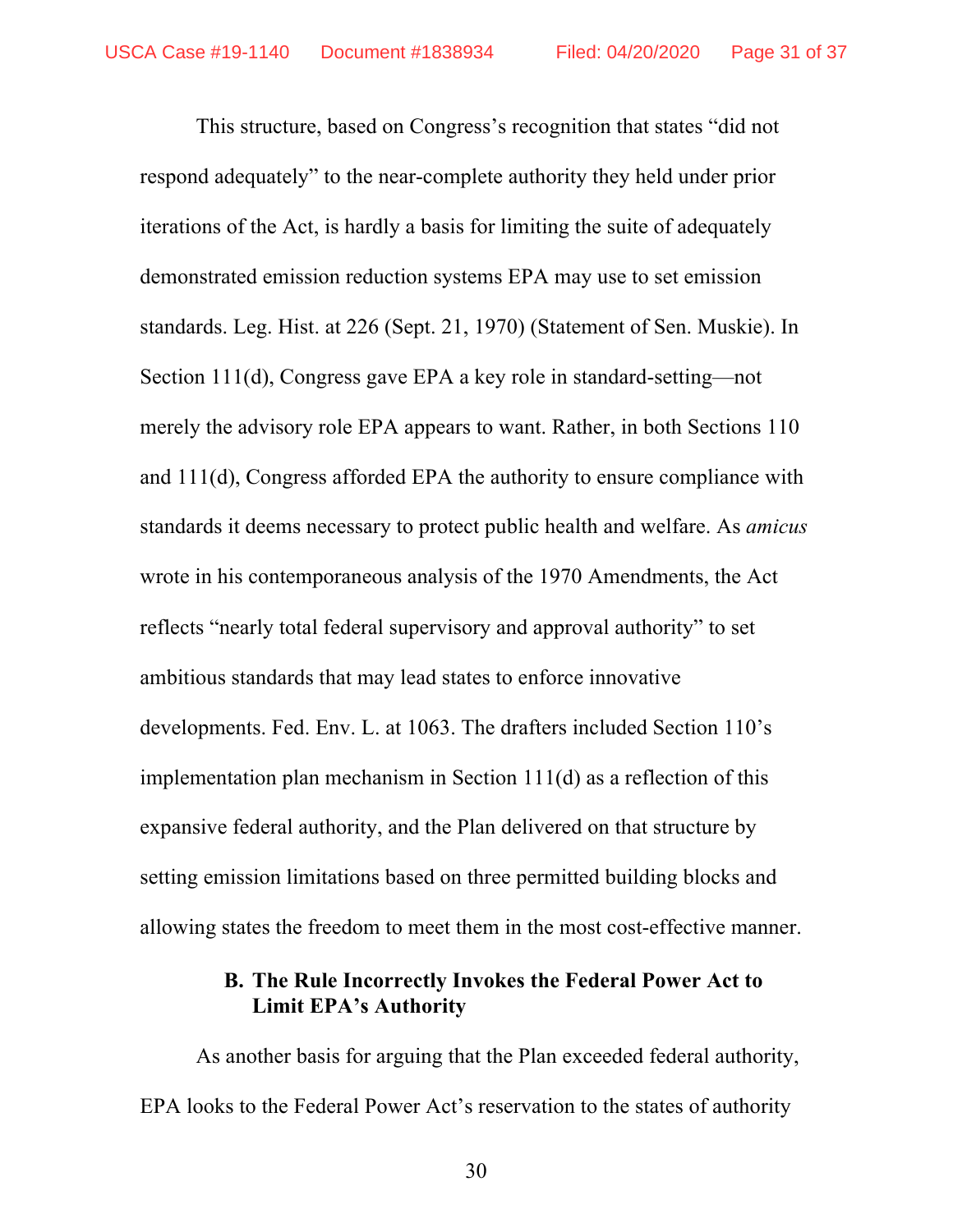over the need for and type of generating facilities to be licensed. 84 Fed. Reg. 32,530. EPA claims that "including generation-shifting measures…in the BSER…established a rule predicated largely upon actions in the power sector outside the scope of the Agency's authority to compel," arguing that since even the Federal Energy Regulatory Commission ("FERC") "would not have such authority, the only reasonable inference is that Congress did not intend to give the EPA that authority" via Section 111. *Id*. But the Plan did not "compel" generation-shifting measures. Section 111 requires standards of performance, but not the use of specific means to achieve them. Here, the Plan employed generation-shifting as a basis to set state emission reduction targets, not a required compliance method.

Moreover, EPA inaccurately describes its own authority under the Clean Air Act. The primary purpose of the 1970 Amendments is "to protect and enhance the quality of the Nation's air resources so as to promote the public health and welfare," 42 U.S.C. § 7401(b)(1), and Congress expressly designed the statutory scheme to protect public health, even where that would require technological innovation, S. Rept. 91-1196 at 2. As *amicus*  wrote in his contemporaneous analysis, the 1970 Amendments "were directed first at repairing" a core flaw in the prior iterations of the Act: "because it did not affirmatively press technology, the law, in a perverse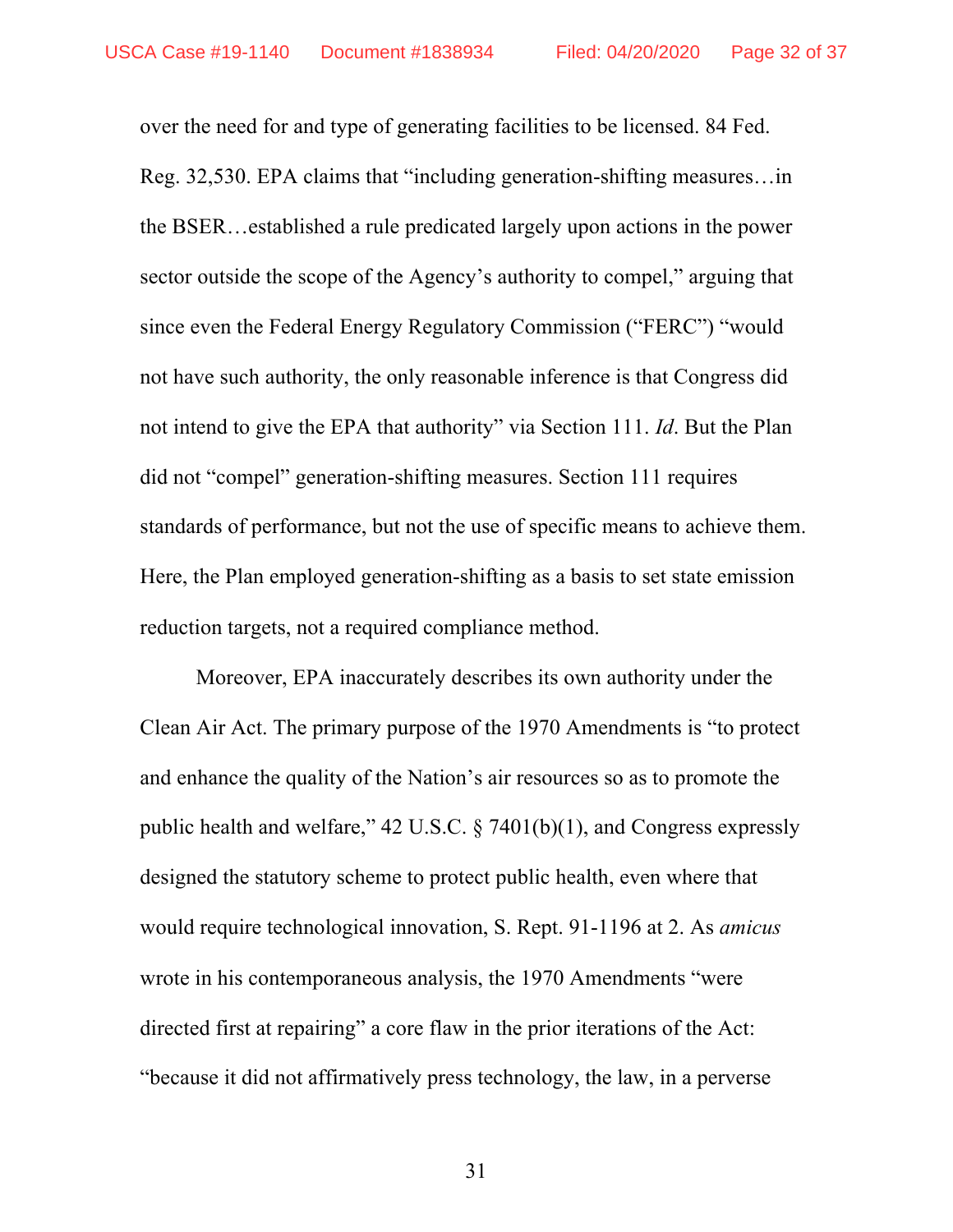turn, actually authorized restraint." Fed. Env. L. at 1061-62. "All of the procedural, programmatic, and other requirements" of the 1970 Amendments are "more meaningful if read in relationship to [that] repair." *Id*. As the Supreme Court has recognized, Congress was "unquestionably" aware" that implementing stringent standards under the Act could have industry-altering implications, *Whitman v. American Trucking Ass'ns, Inc.*, 531 U.S. 457, 465-66 (2001).

We must infer that in so prioritizing protection of public health and welfare, Congress gave EPA the tools to fully carry out this mandate, including those that might have significant effects on regulated sources. "It is virtually always proper for a court to assume Congress wanted the statute to work and, at least, did not intend a set of interpretations that would preclude effective administration." Stephen Breyer, "Judicial Review of Questions of Law and Policy," 38 Admin. L. Rev. 363, 368 (1986). Absent an express limitation, which Congress did not include in the Act, there is little reason to import one from a different law.

Congress was also aware that "without regulatory flexibility, changing circumstances and scientific developments would soon render the Clean Air Act obsolete." *Massachusetts v. EPA*, 549 U.S. 497, 532 (2007). Congress, with the close assistance of *amicus* and colleagues, crafted the Act with the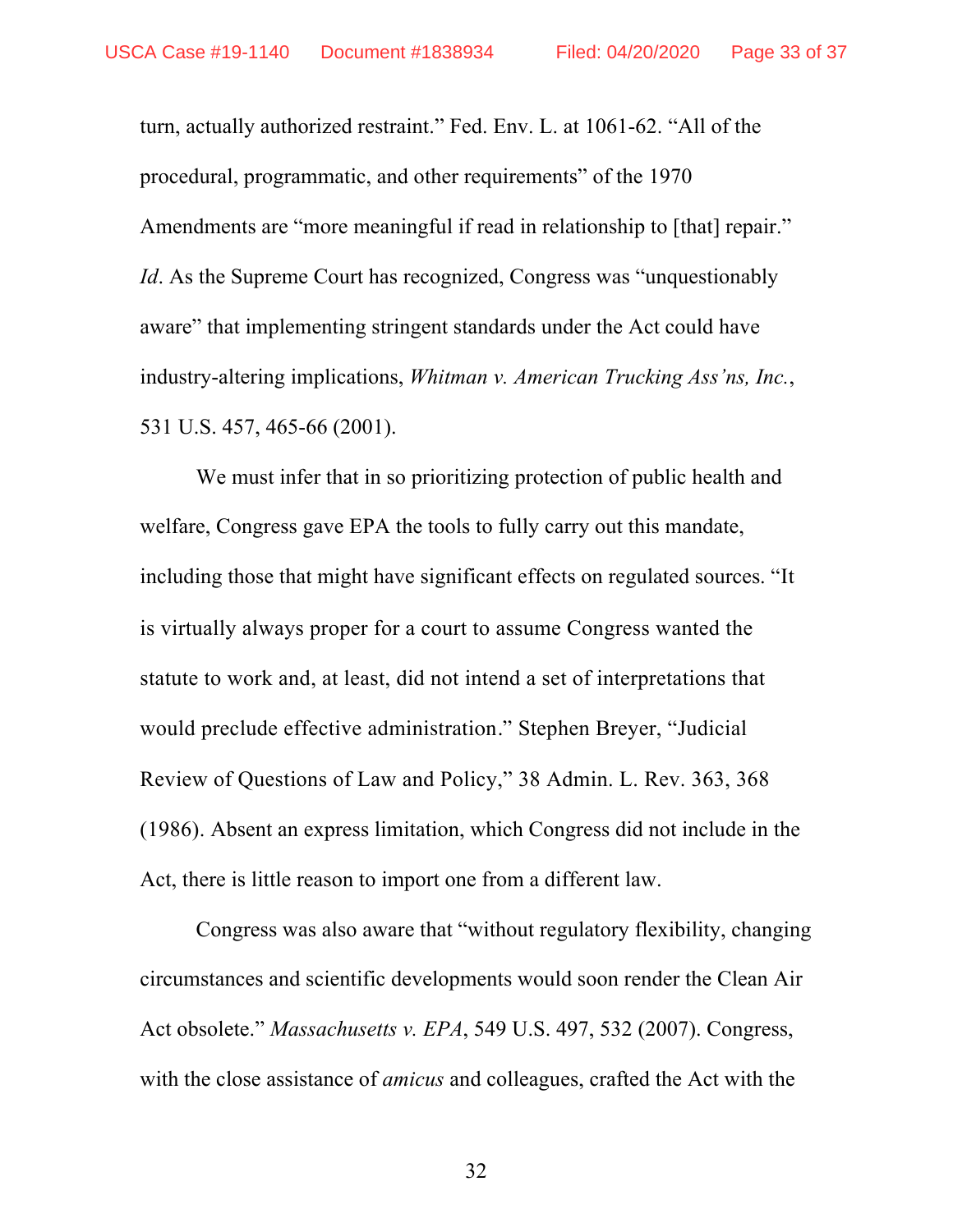flexibility needed to protect public health and welfare from air pollution, with the expectation that "industry [would do] what had to be done." Leg. Hist. at 227 (Sept. 21, 1970) (Statement of Sen. Muskie). As the Rule itself acknowledges, the Plan did just this by "provid[ing] emissions guidelines, leaving the states with the flexibility to create their own compliance measures." 84 Fed. Reg. 32,530. Comparison to FERC's limited authority to regulate intrastate power markets is simply unavailing. Congress intended to, and did, write the "strongest possible air pollution legislation," affording EPA the regulatory tools and flexibility needed to conduct a "dynamic and aggressive assault on our national air pollution problems." Leg. Hist. at 349 (Sept. 22, 1970) (Statement of Sen. Scott).

## **C. The Plan Accords with the Act's Grant of Federal Authority**

As with EPA's claims regarding the meaning of terms like "system," "continuous," and "performance," here the Agency similarly views the Act through a lens that obscures its governing principle. Congress wrote the 1970 Amendments based on the recognition that "the quality of our air is most valuable, most essential, to the quality of our environment and to the quality of our lives upon this planet." Leg. Hist. at 130 (Dec. 18, 1970) (Statement of Sen. Muskie). Congress, with the assistance of *amicus* and colleagues, crafted provisions commensurate with this recognition, including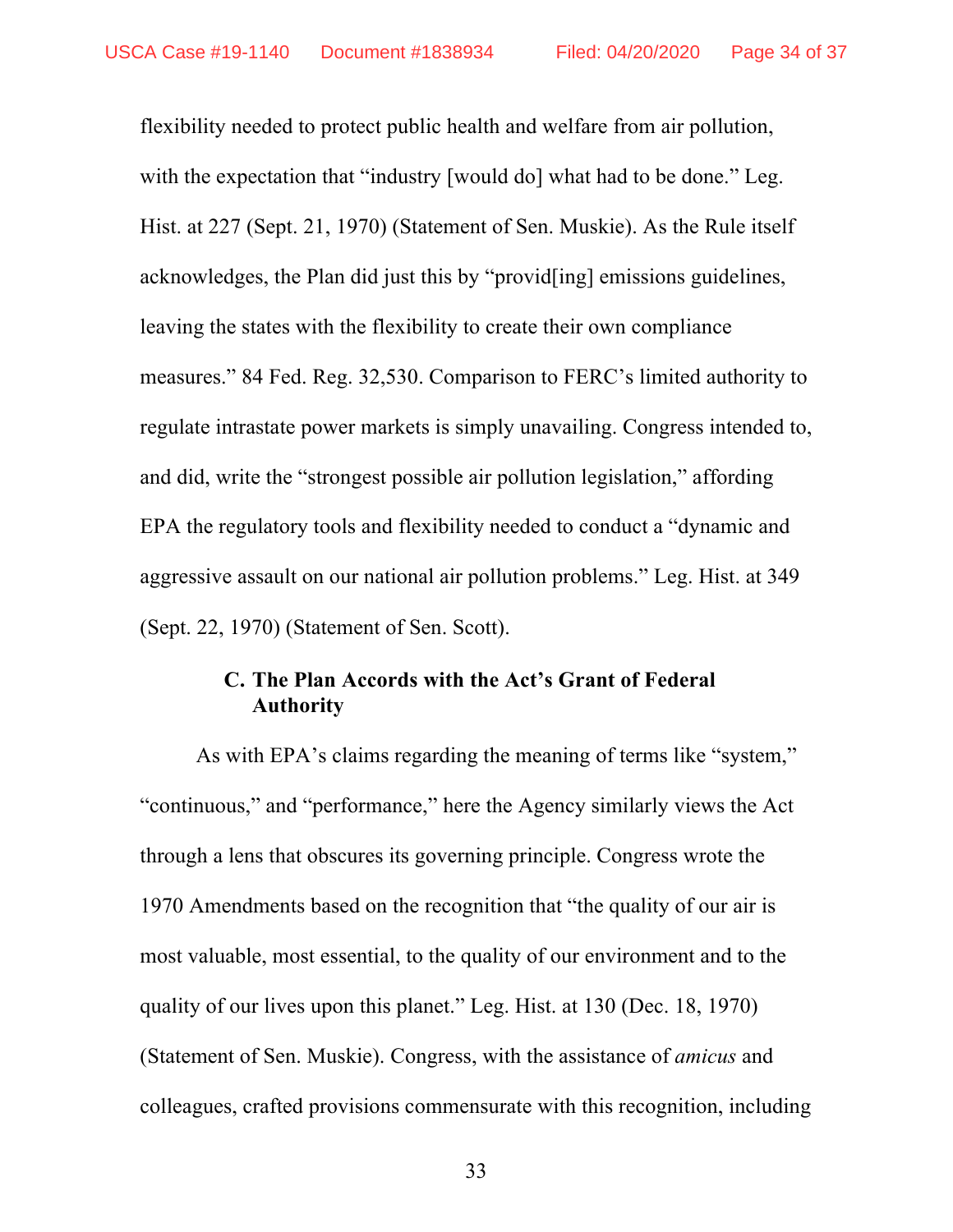the essential provisions of Section 111(d) that attack pollution challenges otherwise unaddressed under the law. Nowhere is the intended strength and dynamism of these provisions clearer than where, as now, EPA is presented with an air pollution problem of "unusual importance." *Massachusetts*, 549 U.S. at 506. Members of the 91<sup>st</sup> Congress, assisted by *amicus* and his fellow staffers, built the Act to rise to the challenge of air pollution—not shrink from it—and the Plan followed through on this design. EPA is not legally compelled to repeal it. Indeed, as *amicus* has demonstrated, repealing the Plan and replacing it with a rule premised on EPA's mistaken interpretation violates the letter, structure, and spirit of the Act.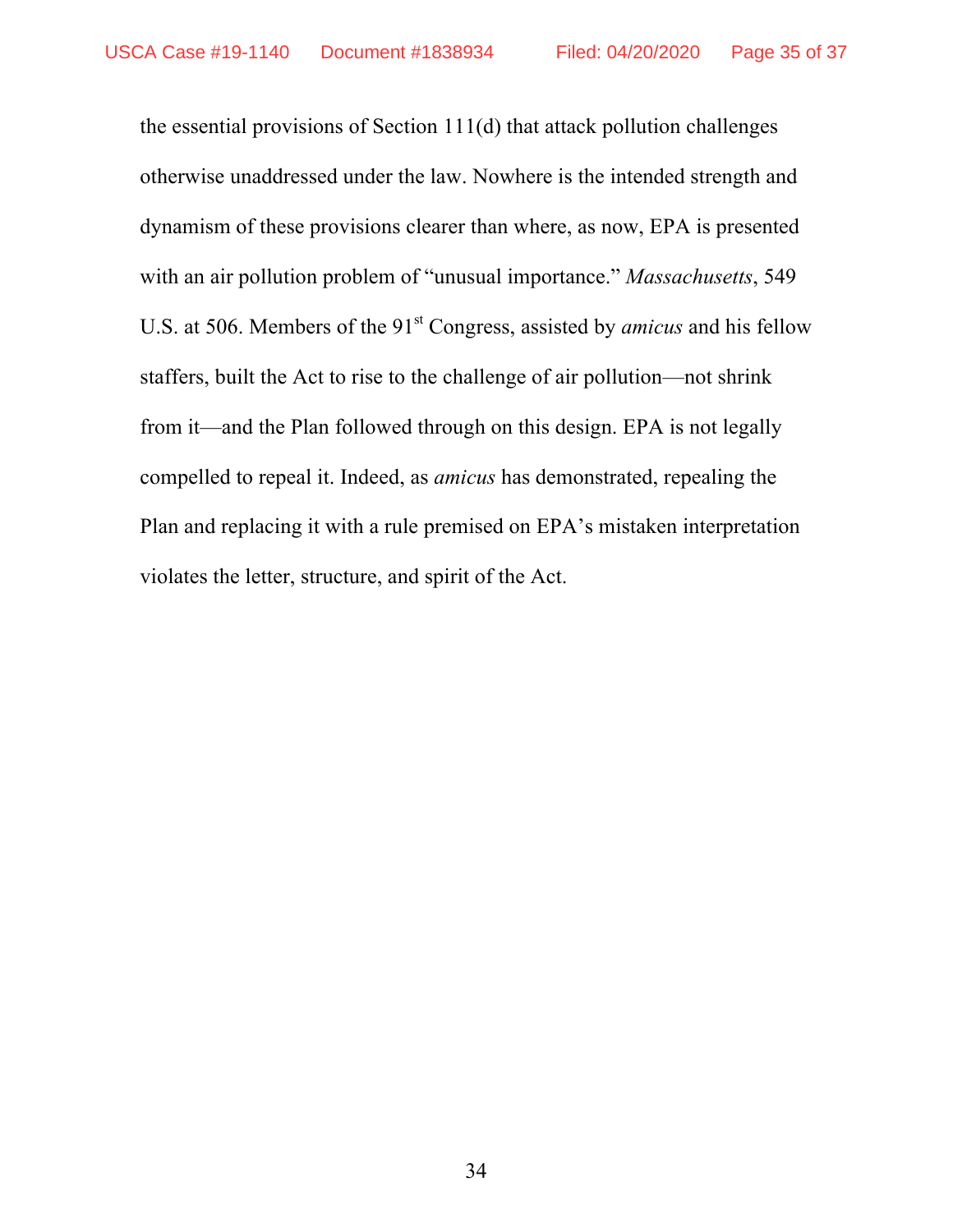# **CONCLUSION**

For the foregoing reasons, the above-captioned petitions for review

should be granted.

Dated: April 20, 2020 Respectfully submitted,

 $\sqrt{s}$ 

Theodore E. Lamm (*Counsel of Record)* DC Circuit Bar No. 62287 UC Berkeley School of Law 215 Bancroft Way Berkeley, CA 94720 510 642 6774 tlamm@law.berkeley.edu

Sean B. Hecht DC Circuit Bar No. 59939 UCLA School of Law 405 Hilgard Avenue Los Angeles, CA 90095 310 794 5272 hecht@law.ucla.edu

*Counsel for Amicus Curiae*